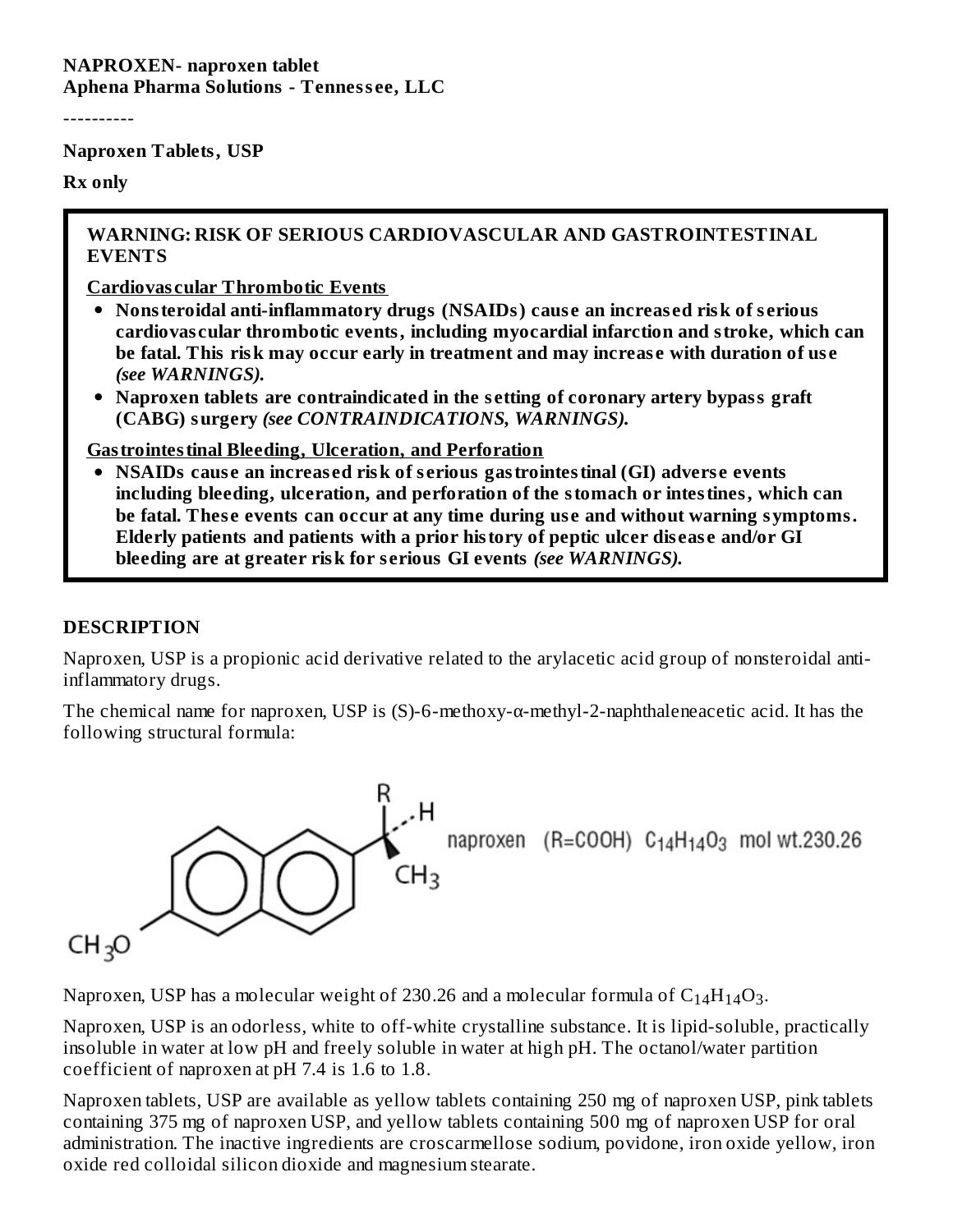# **CLINICAL PHARMACOLOGY**

### **Mechanism of Action**

Naproxen has analgesic, anti-inflammatory, and antipyretic properties. The sodium salt of naproxen has been developed as a more rapidly absorbed formulation of naproxen for use as an analgesic.

The mechanism of action of the naproxen, like that of other NSAIDs, is not completely understood but involves inhibition of cyclooxygenase (COX-1 and COX-2).

Naproxen is a potent inhibitor of prostaglandin synthesis in vitro. Naproxen concentrations reached during therapy have produced in vivo effects. Prostaglandins sensitize afferent nerves and potentiate the action of bradykinin in inducing pain in animal models. Prostaglandins are mediators of inflammation. Because naproxen is an inhibitor of prostaglandin synthesis, its mode of action may be due to a decrease of prostaglandins in peripheral tissues.

### **Pharmacokinetics**

Naproxen is rapidly and completely absorbed from the gastrointestinal tract with an in vivo bioavailability of 95%. The elimination half-life of naproxen is unchanged across products ranging from 12 to 17 hours. Steady-state levels of naproxen are reached in 4 to 5 days, and the degree of naproxen accumulation is consistent with this half-life.

### **Absorption**

Naproxen Tablets, USP

After administration of naproxen tablets, peak plasma levels are attained in 2 to 4 hours.

### Distribution

Naproxen has a volume of distribution of 0.16 L/kg. At therapeutic levels naproxen is greater than 99% albumin-bound. At doses of naproxen greater than 500 mg/day there is less than proportional increase in plasma levels due to an increase in clearance caused by saturation of plasma protein binding at higher doses (average trough Css 36.5, 49.2 and 56.4 mg/L with 500, 1000 and 1500 mg daily doses of naproxen, respectively). The naproxen anion has been found in the milk of lactating women at a concentration equivalent to approximately 1% of maximum naproxen concentration in plasma (see *PRECAUTIONS: Nursing Mothers)*.

### Elimination

### *Metabolism*

Naproxen is extensively metabolized in the liver to 6-0-desmethyl naproxen, and both parent and metabolites do not induce metabolizing enzymes. Both naproxen and 6-0-desmethyl naproxen are further metabolized to their respective acylglucuronide conjugated metabolites.

### *Excretion*

The clearance of naproxen is 0.13 mL/min/kg. Approximately 95% of the naproxen from any dose is excreted in the urine, primarily as naproxen (<1%), 6-0-desmethyl naproxen (<1%) or their conjugates (66% to 92%). The plasma half-life of the naproxen anion in humans ranges from 12 to 17 hours. The corresponding half-lives of both naproxen's metabolites and conjugates are shorter than 12 hours, and their rates of excretion have been found to coincide closely with the rate of naproxen disappearance from the plasma. Small amounts, 3% or less of the administered dose, are excreted in the feces. In patients with renal failure metabolites may accumulate *(see WARNINGS; Renal Toxicity and Hyperkalemia).*

Special Populations *Pediatric Patients*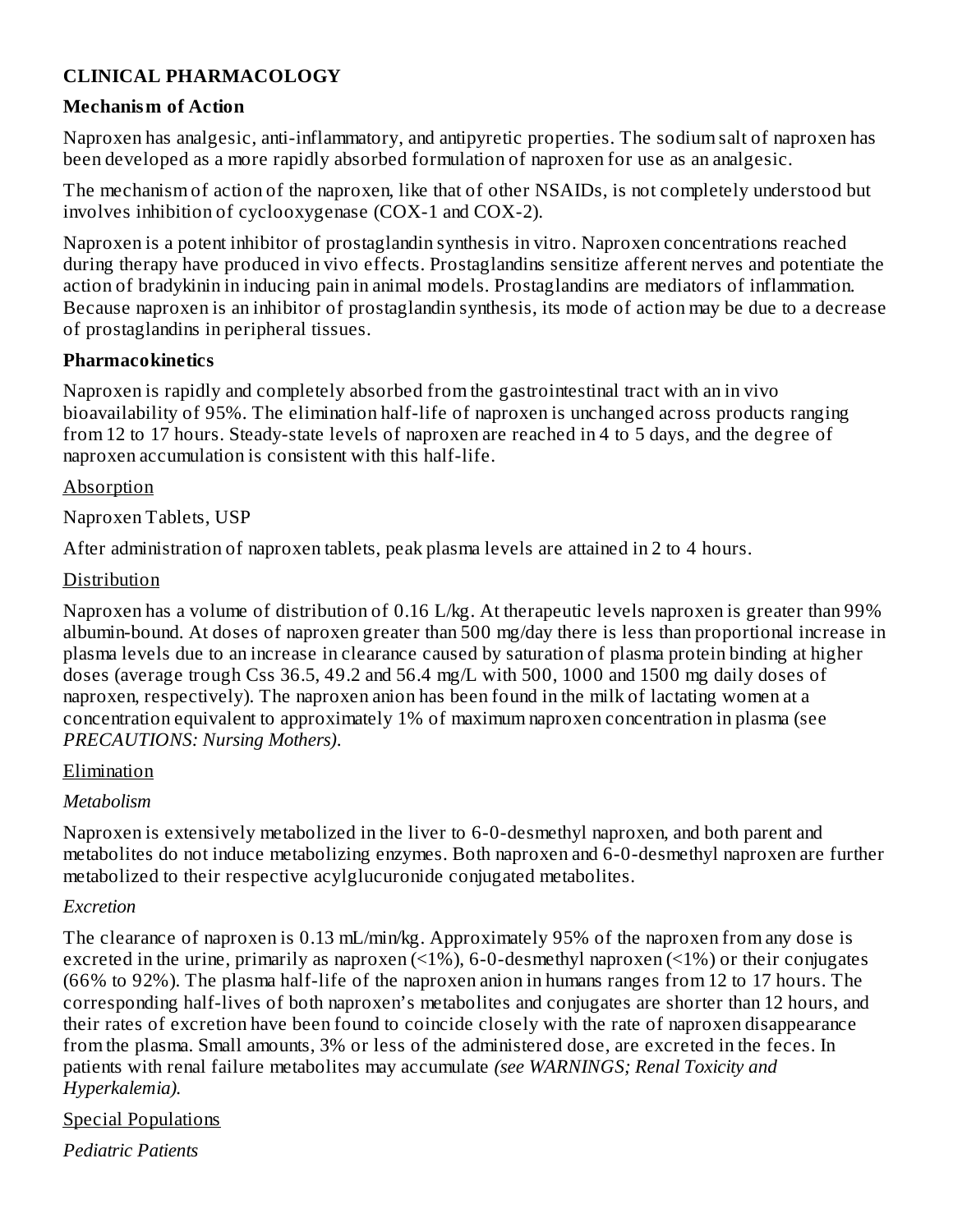In pediatric patients aged 5 to 16 years with arthritis, plasma naproxen levels following a 5 mg/kg single dose of naproxen suspension (see **DOSAGE AND ADMINISTRATION** ) were found to be similar to those found in normal adults following a 500 mg dose. The terminal half-life appears to be similar in pediatric and adult patients. Pharmacokinetic studies of naproxen were not performed in pediatric patients younger than 5 years of age. Pharmacokinetic parameters appear to be similar following administration of naproxen tablets in pediatric patients.

### *Geriatric Patients*

Studies indicate that although total plasma concentration of naproxen is unchanged, the unbound plasma fraction of naproxen is increased in the elderly, although the unbound fraction is < 1% of the total naproxen concentration. Unbound trough naproxen concentrations in elderly subjects have been reported to range from 0.12% to 0.19% of total naproxen concentration, compared with 0.05% to 0.075% in younger subjects. The clinical significance of this finding is unclear, although it is possible that the increase in free naproxen concentration could be associated with an increase in the rate of adverse events per a given dosage in some elderly patients.

### *Race*

Pharmacokinetic differences due to race have not been studied.

### *Hepatic Impairment*

Naproxen pharmacokinetics has not been determined in subjects with hepatic insufficiency.

Chronic alcoholic liver disease and probably other diseases with decreased or abnormal plasma proteins (albumin) reduce the total plasma concentration of naproxen, but the plasma concentration of unbound naproxen is increased. Caution is advised when high doses are required and some adjustment of dosage may be required in these patients. It is prudent to use the lowest effective dose.

### *Renal Impairment*

Naproxen pharmacokinetics has not been determined in subjects with renal insufficiency. Given that naproxen, its metabolites and conjugates are primarily excreted by the kidney, the potential exists for naproxen metabolites to accumulate in the presence of renal insufficiency. Elimination of naproxen is decreased in patients with severe renal impairment. Naproxen-containing products are not recommended for use in patients with moderate to severe and severe renal impairment (creatinine clearance <30 mL/min) (*see WARNINGS; Renal Toxicity and Hyperkalemia* ).

### Drug Interaction Studies

*Aspirin:* When NSAIDs were administered with aspirin, the protein binding of NSAIDs were reduced, although the clearance of free NSAID was not altered. The clinical significance of this interaction is not known. See Table 1 for clinically significant drug interactions of NSAIDs with aspirin *(see PRECAUTIONS; Drug Interactions).*

# **CLINICAL STUDIES**

# **General Information**

Naproxen has been studied in patients with rheumatoid arthritis, osteoarthritis, juvenile arthritis, ankylosing spondylitis, tendonitis and bursitis, and acute gout. Improvement in patients treated for rheumatoid arthritis was demonstrated by a reduction in joint swelling, a reduction in duration of morning stiffness, a reduction in disease activity as assessed by both the investigator and patient, and by increased mobility as demonstrated by a reduction in walking time. Generally, response to naproxen has not been found to be dependent on age, sex, severity or duration of rheumatoid arthritis.

In patients with osteoarthritis, the therapeutic action of naproxen has been shown by a reduction in joint pain or tenderness, an increase in range of motion in knee joints, increased mobility as demonstrated by a reduction in walking time, and improvement in capacity to perform activities of daily living impaired by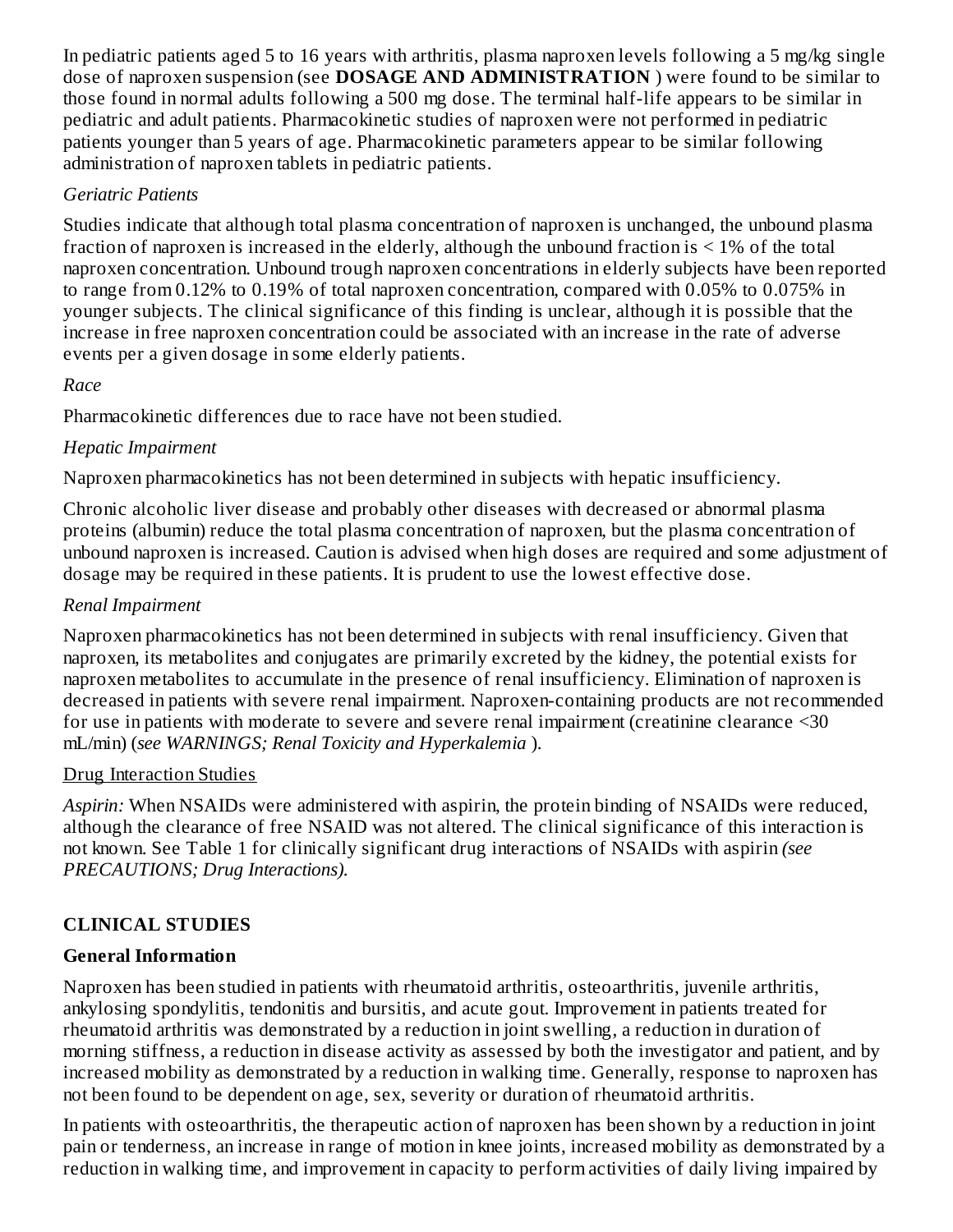the disease.

In a clinical trial comparing standard formulations of naproxen 375 mg twice a day (750 mg a day) vs 750 mg twice a day (1500 mg/day), 9 patients in the 750 mg group terminated prematurely because of adverse events. Nineteen patients in the 1500 mg group terminated prematurely because of adverse events. Most of these adverse events were gastrointestinal events.

In clinical studies in patients with rheumatoid arthritis, osteoarthritis, and juvenile arthritis, naproxen has been shown to be comparable to aspirin and indomethacin in controlling the aforementioned measures of disease activity, but the frequency and severity of the milder gastrointestinal adverse effects (nausea, dyspepsia, heartburn) and nervous system adverse effects (tinnitus, dizziness, lightheadedness) were less in naproxen-treated patients than in those treated with aspirin or indomethacin.

In patients with ankylosing spondylitis, naproxen has been shown to decrease night pain, morning stiffness and pain at rest. In double-blind studies the drug was shown to be as effective as aspirin, but with fewer side effects.

In patients with acute gout, a favorable response to naproxen was shown by significant clearing of inflammatory changes (e.g., decrease in swelling, heat) within 24 to 48 hours, as well as by relief of pain and tenderness.

Naproxen has been studied in patients with mild to moderate pain secondary to postoperative, orthopedic, postpartum episiotomy and uterine contraction pain and dysmenorrhea. Onset of pain relief can begin within 1 hour in patients taking naproxen and within 30 minutes in patients taking naproxen sodium. Analgesic effect was shown by such measures as reduction of pain intensity scores, increase in pain relief scores, decrease in numbers of patients requiring additional analgesic medication, and delay in time to remedication. The analgesic effect has been found to last for up to 12 hours.

Naproxen may be used safely in combination with gold salts and/or corticosteroids; however, in controlled clinical trials, when added to the regimen of patients receiving corticosteroids, it did not appear to cause greater improvement over that seen with corticosteroids alone. Whether naproxen has a "steroid-sparing" effect has not been adequately studied. When added to the regimen of patients receiving gold salts, naproxen did result in greater improvement. Its use in combination with salicylates is not recommended because there is evidence that aspirin increases the rate of excretion of naproxen and data are inadequate to demonstrate that naproxen and aspirin produce greater improvement over that achieved with aspirin alone. In addition, as with other NSAIDs, the combination may result in higher frequency of adverse events than demonstrated for either product alone.

In  $^{51}$ Cr blood loss and gastroscopy studies with normal volunteers, daily administration of 1000 mg of naproxen has been demonstrated to cause statistically significantly less gastric bleeding and erosion than 3250 mg of aspirin.

# **Geriatric Patients**

The hepatic and renal tolerability of long-term naproxen administration was studied in two double-blind clinical trials involving 586 patients. Of the patients studied, 98 patients were age 65 and older and 10 of the 98 patients were age 75 and older. Naproxen was administered at doses of 375 mg twice daily or 750 mg twice daily for up to 6 months. Transient abnormalities of laboratory tests assessing hepatic and renal function were noted in some patients, although there were no differences noted in the occurrence of abnormal values among different age groups.

# **INDICATIONS AND USAGE**

Carefully consider the potential benefits and risks of naproxen tablets and other treatment options before deciding to use naproxen tablets. Use the lowest effective dosage for the shortest duration consistent with individual patient treatment goals *(see WARNINGS: Gastrointestinal Bleeding, Ulceration, and Perforation).*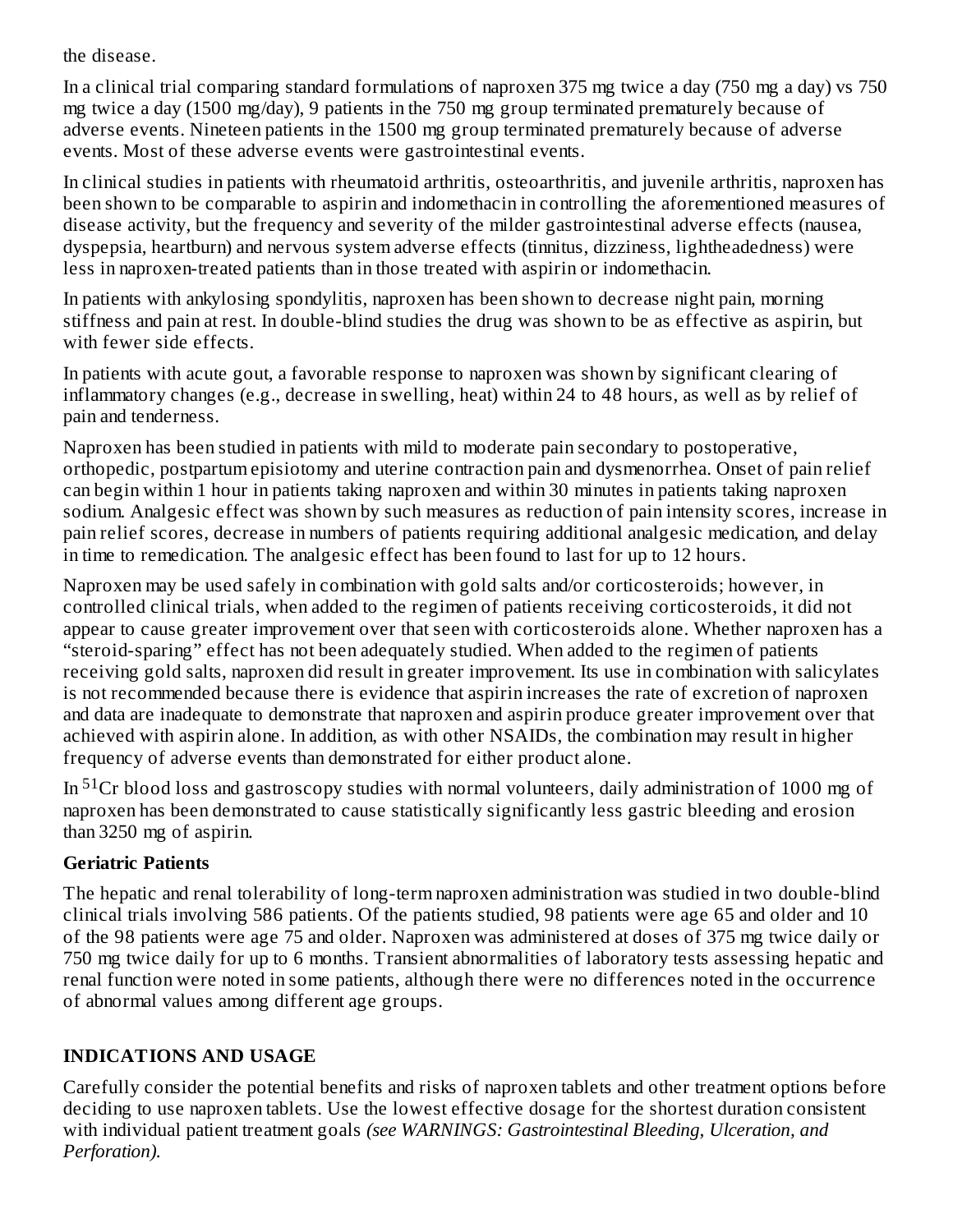Naproxen tablets are indicated:

- For the relief of the signs and symptoms of rheumatoid arthritis
- For the relief of the signs and symptoms of osteoarthritis
- For the relief of the signs and symptoms of ankylosing spondylitis
- For the relief of the signs and symptoms of juvenile arthritis

Naproxen tablets are also indicated:

- For relief of the signs and symptoms of tendonitis
- For relief of the signs and symptoms of bursitis
- For relief of the signs and symptoms of acute gout
- For the management of pain
- For the management of primary dysmenorrhea

# **CONTRAINDICATIONS**

Naproxen tablets are contraindicated in the following patents:

- Known hypersensitivity (e.g., anaphylactic reactions and serious skin reactions) to naproxen or any components of the drug product *(see WARNINGS; Anaphylactic Reactions, Serious Skin Reactions).*
- History of asthma, urticaria, or other allergic-type reactions after taking aspirin or other NSAIDs. Severe, sometimes fatal, anaphylactic reactions to NSAIDs have been reported in such patients *(see WARNINGS; Anaphylactic Reactions, Exacerbation of Asthma Related to Aspirin Sensitivity) .*
- In the setting of coronary artery bypass graft (CABG) surgery *(see WARNINGS; Cardiovascular Thrombotic Events).*

### **WARNINGS**

### **Cardiovas cular Thrombotic Events**

Clinical trials of several COX-2 selective and nonselective NSAIDs of up to three years duration have shown an increased risk of serious cardiovascular (CV) thrombotic events, including myocardial infarction (MI) and stroke, which can be fatal. Based on available data, it is unclear that the risk for CV thrombotic events is similar for all NSAIDs. The relative increase in serious CV thrombotic events over baseline conferred by NSAID use appears to be similar in those with and without known CV disease or risk factors for CV disease. However, patients with known CV disease or risk factors had a higher absolute incidence of excess serious CV thrombotic events, due to their increased baseline rate. Some observational studies found that this increased risk of serious CV thrombotic events began as early as the first weeks of treatment. The increase in CV thrombotic risk has been observed most consistently at higher doses.

To minimize the potential risk for an adverse CV event in NSAID-treated patients, use the lowest effective dose for the shortest duration possible. Physicians and patients should remain alert for the development of such events, throughout the entire treatment course, even in the absence of previous CV symptoms. Patients should be informed about the symptoms of serious CV events and the steps to take if they occur.

There is no consistent evidence that concurrent use of aspirin mitigates the increased risk of serious CV thrombotic events associated with NSAID use. The concurrent use of aspirin and an NSAID, such as naproxen, increases the risk of serious gastrointestinal (GI) events *(see WARNINGS; Gastrointestinal Bleeding, Ulceration, and Perforation).*

### Status Post Coronary Artery Bypass Graft (CABG) Surgery

Two large, controlled, clinical trials of a COX-2 selective NSAID for the treatment of pain in the first 10 to 14 days following CABG surgery found an increased incidence of myocardial infarction and stroke. NSAIDs are contraindicated in the setting of CABG *(see CONTRAINDICATIONS).*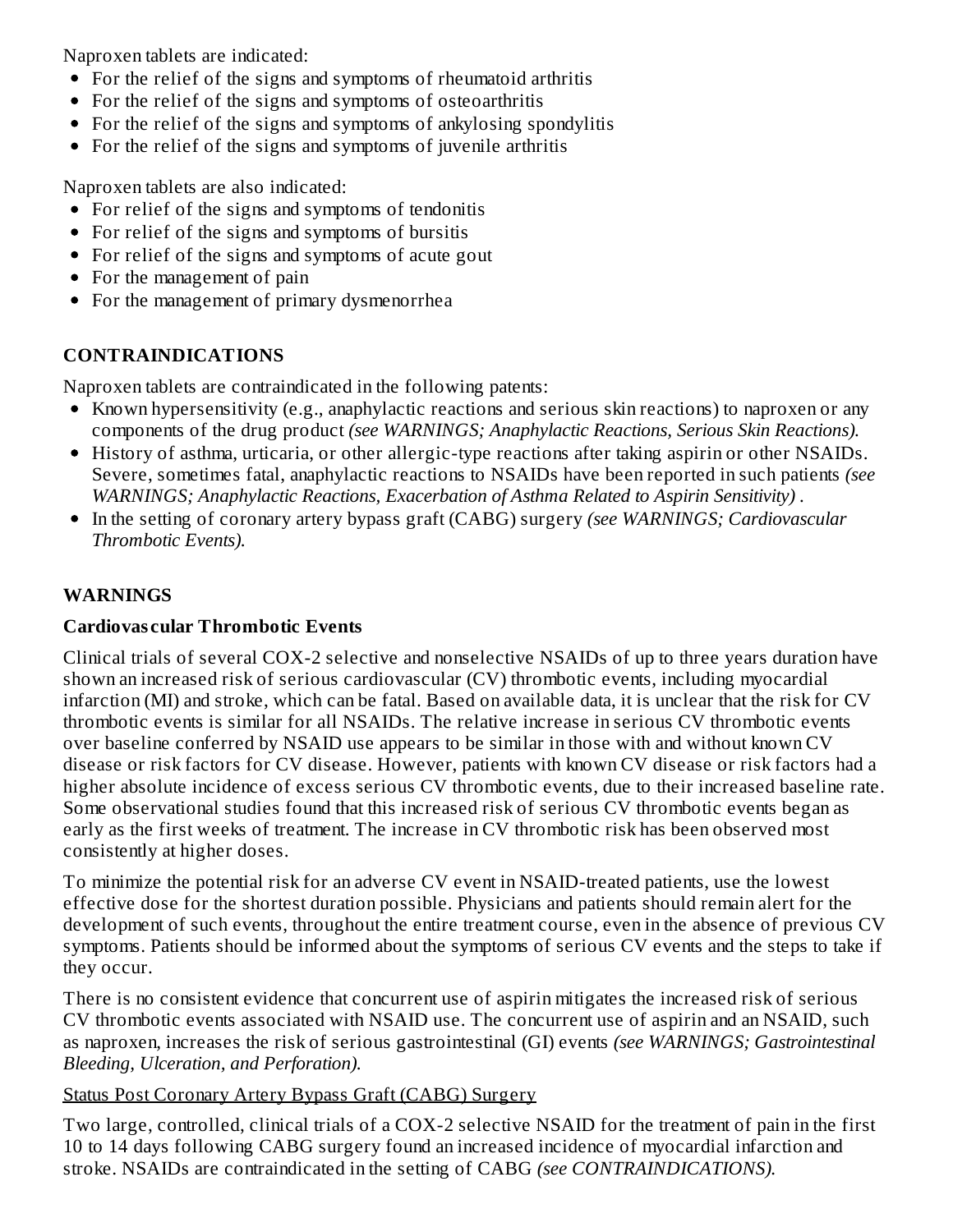### Post-MI Patients

Observational studies conducted in the Danish National Registry have demonstrated that patients treated with NSAIDs in the post-MI period were at increased risk of reinfarction, CV-related death, and allcause mortality beginning in the first week of treatment. In this same cohort, the incidence of death in the first year post-MI was 20 per 100 person years in NSAID-treated patients compared to 12 per 100 person years in non-NSAID exposed patients. Although the absolute rate of death declined somewhat after the first year post-MI, the increased relative risk of death in NSAID users persisted over at least the next four years of follow-up.

Avoid the use of naproxen tablets in patients with a recent MI unless the benefits are expected to outweigh the risk of recurrent CV thrombotic events. If naproxen tablets are used in patients with a recent MI, monitor patients for signs of cardiac ischemia.

# **Gastrointestinal Bleeding, Ulceration, and Perforation**

NSAIDs, including naproxen cause serious gastrointestinal (GI) adverse events including inflammation, bleeding, ulceration, and perforation of the esophagus, stomach, small intestine, or large intestine, which can be fatal. These serious adverse events can occur at any time, with or without warning symptoms, in patients treated with NSAIDs. Only one in five patients who develop a serious upper GI adverse event on NSAID therapy, is symptomatic. Upper GI ulcers, gross bleeding, or perforation caused by NSAIDs occured in approximately 1% of patients treated for 3 to 6 months, and in about 2% to 4% of patients treated for one year. However, even short-term NSAID therapy is not without risk.

# Risk Factors for GI Bleeding, Ulceration, and Perforation

Patients with a prior history of peptic ulcer disease and/or GI bleeding who used NSAIDs had a greater than 10-fold increased risk for developing a GI bleed compared to patients without these risk factors. Other factors that increase the risk of GI bleeding in patients treated with NSAIDs include longer duration of NSAID therapy; concomitant use of oral corticosteroids, aspirin, anticoagulants, or selective serotonin reuptake inhibitors (SSRIs); smoking; use of alcohol; older age; and poor general health status. Most postmarketing reports of fatal GI events occurred in elderly or debilitated patients. Additionally, patients with advanced liver disease and/or coagulopathy are at increased risk for GI bleeding.

Strategies to Minimize the GI Risks in NSAID-treated patients:

- Use the lowest effective dosage for the shortest possible duration.
- Avoid administration of more than one NSAID at a time.
- Avoid use in patients at higher risk unless benefits are expected to outweigh the increased risk of bleeding. For such patients, as well as those with active GI bleeding, consider alternate therapies other than NSAIDs.
- Remain alert for signs and symptoms of GI ulceration and bleeding during NSAID therapy.
- If a serious GI adverse event is suspected, promptly initiate evaluation and treatment, and discontinue naproxen tablets until a serious GI adverse event is ruled out.
- In the setting of concomitant use of low-dose aspirin for cardiac prophylaxis, monitor patients more closely for evidence of GI bleeding (*see PRECAUTIONS; Drug Interactions* ).

# **Hepatotoxicity**

Elevations of ALT or AST (three or more times the upper limit of normal [ULN]) have been reported in approximately 1% of patients in clinical trials. In addition, rare, sometimes fatal, cases of severe hepatic injury, including fulminant hepatitis, liver necrosis and hepatic failure have been reported.

Elevations of ALT or AST (less than three times ULN) may occur in up to 15% of patients taking NSAIDs including naproxen.

Inform patients of the warning signs and symptoms of hepatotoxicity (e.g., nausea, fatigue, lethargy, diarrhea, pruritus, jaundice, right upper quadrant tenderness, and "flulike" symptoms). If clinical signs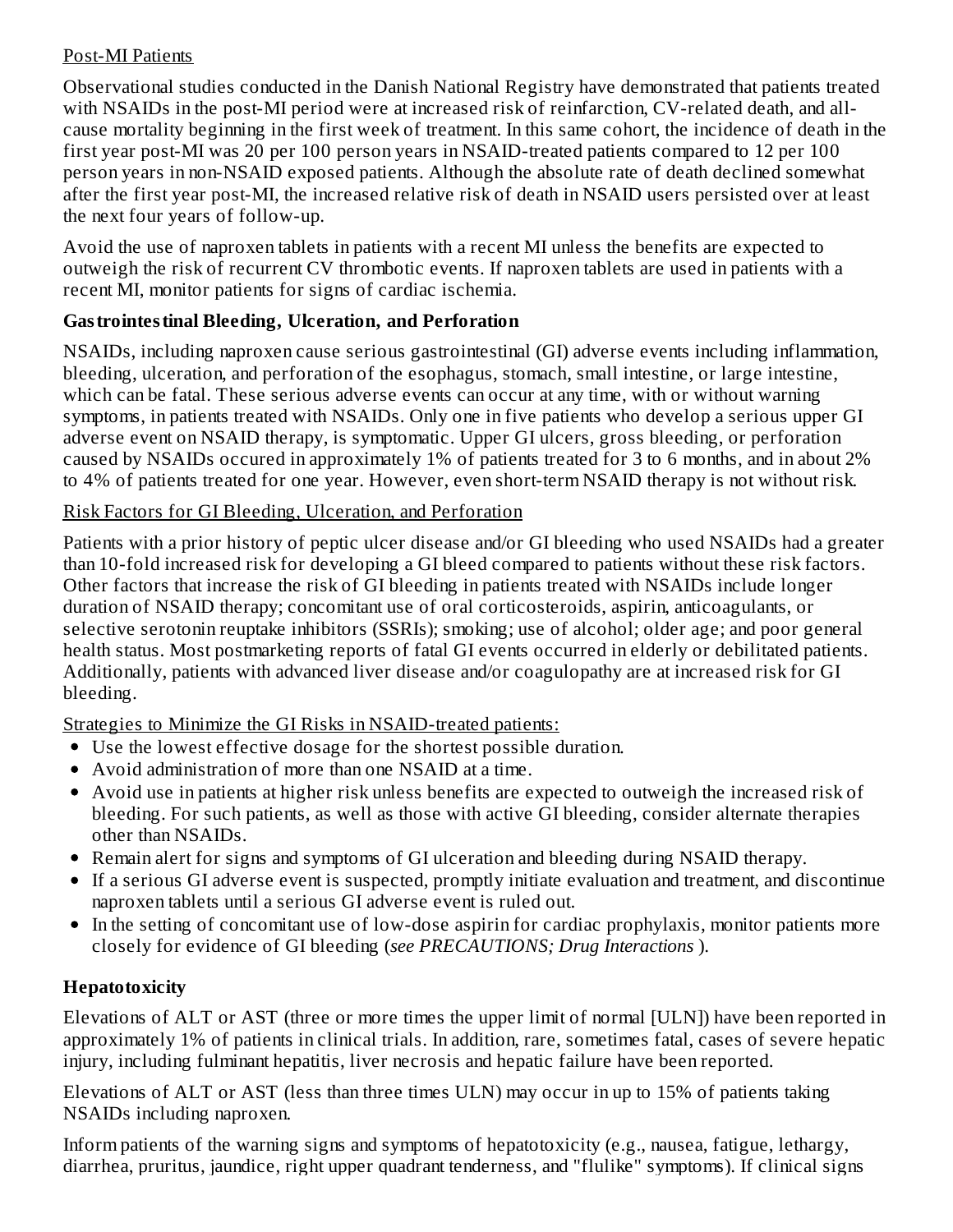and symptoms consistent with liver disease develop, or if systemic manifestations occur (e.g., eosinophilia, rash, etc.), discontinue naproxen tablets immediately, and perform a clinical evaluation of the patient.

# **Hypertension**

NSAIDs, including naproxen tablets, can lead to new onset of hypertension or worsening of preexisting hypertension, either of which may contribute to the increased incidence of CV events. Patients taking angiotensin converting enzyme (ACE) inhibitors, thiazide diuretics, or loop diuretics may have impaired response to these therapies when taking NSAIDs *(see PRECAUTIONS; Drug Interactions).*

Monitor blood pressure (BP) during the initiation of NSAID treatment and throughout the course of therapy.

# **Heart Failure and Edema**

The Coxib and traditional NSAID Trialists' Collaboration meta-analysis of randomized controlled trials demonstrated an approximately two-fold increase in hospitalization for heart failure in COX-2 selective-treated patients and nonselective NSAID-treated patients compared to placebo-treated patients. In a Danish National Registry study of patients with heart failure, NSAID use increased the risk of MI, hospitalization for heart failure, and death.

Additionally, fluid retention and edema have been observed in some patients treated with NSAIDs. Use of naproxen may blunt the CV effects of several therapeutic agents used to treat these medical conditions (e.g., diuretics, ACE inhibitors, or angiotensin receptor blockers [ARBs]) (*see PRECAUTIONS; Drug Interactions).*

Avoid the use of naproxen tablets in patients with severe heart failure unless the benefits are expected to outweigh the risk of worsening heart failure. If naproxen tablets are used in patients with severe heart failure, monitor patients for signs of worsening heart failure.

# **Renal Toxicity and Hyperkalemia**

# Renal Toxicity

Long-term administration of NSAIDs has resulted in renal papillary necrosis and other renal injury.

Renal toxicity has also been seen in patients in whom renal prostaglandins have a compensatory role in the maintenance of renal perfusion. In these patients, administration of an NSAID may cause a dosedependent reduction in prostaglandin formation and, secondarily, in renal blood flow, which may precipitate overt renal decompensation. Patients at greatest risk of this reaction are those with impaired renal function, dehydration, hypovolemia, heart failure, liver dysfunction, those taking diuretics and ACE inhibitors or ARBs, and the elderly. Discontinuation of NSAID therapy is usually followed by recovery to the pretreatment state

No information is available from controlled clinical studies regarding the use of naproxen tablets in patients with advanced renal disease. The renal effects of naproxen tablets may hasten the progression of renal dysfunction in patients with preexisting renal disease.

Correct volume status in dehydrated or hypovolemic patients prior to initiating naproxen tablets. Monitor renal function in patients with renal or hepatic impairment, heart failure, dehydration, or hypovolemia during use of naproxen tablets (*see PRECAUTIONS; Drug Interactions).* Avoid the use of naproxen tablets in patients with advanced renal disease unless the benefits are expected to outweigh the risk of worsening renal function. If naproxen tablets are used in patients with advanced renal disease, monitor patients for signs of worsening renal function.

# Hyperkalemia

Increases in serum potassium concentration, including hyperkalemia, have been reported with use of NSAIDs, even in some patients without renal impairment. In patients with normal renal function, these effects have been attributed to a hyporeninemic-hypoaldosteronism state.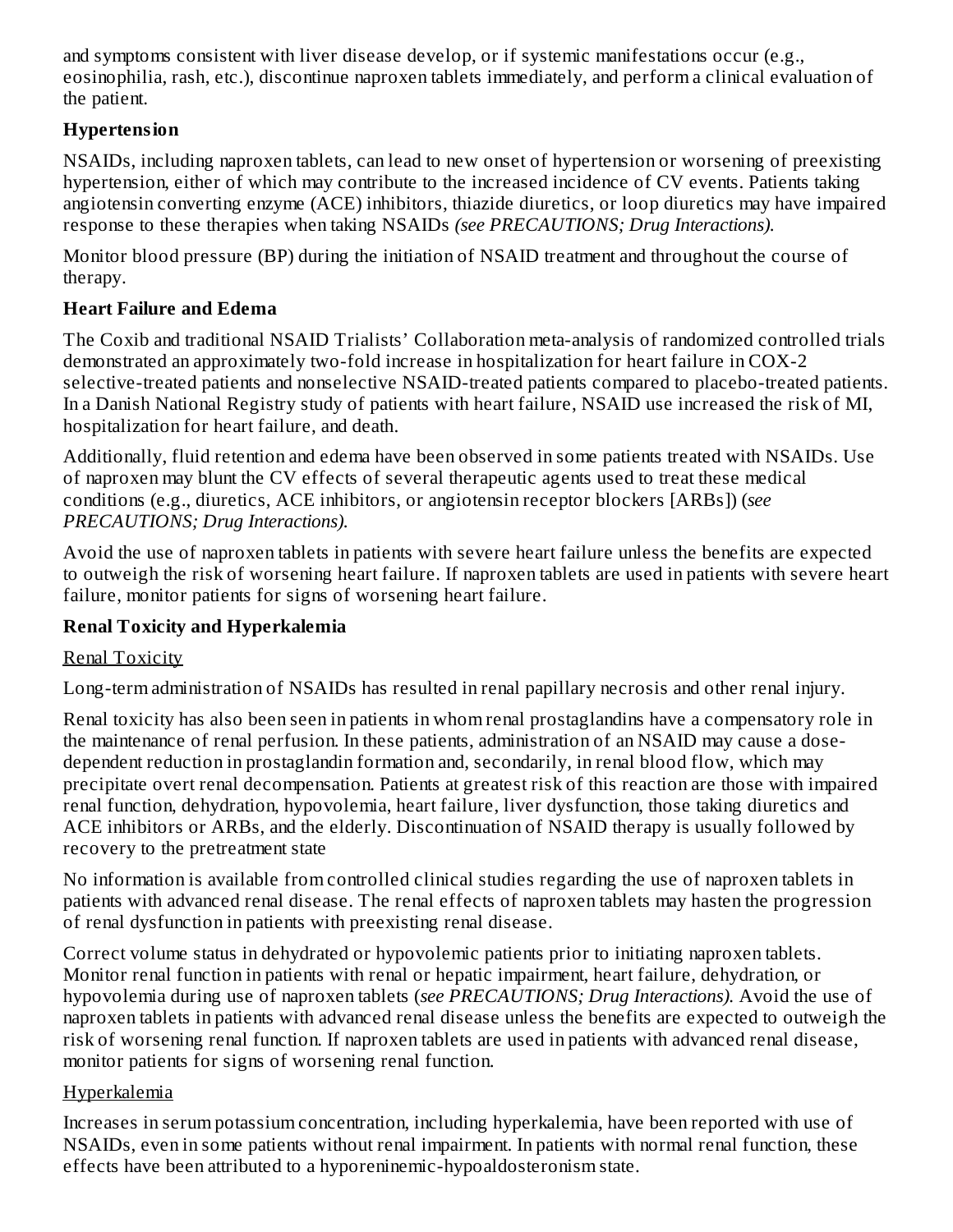## **Anaphylactic Reactions**

Naproxen has been associated with anaphylactic reactions in patients with and without known hypersensitivity to naproxen and in patients with aspirin-sensitive asthma *(see CONTRAINDICATIONS, WARNINGS; Exacerbation of Asthma Related to Aspirin Sensitivity).*

## **Exacerbation of Asthma Related to Aspirin Sensitivity**

A subpopulation of patients with asthma may have aspirin-sensitive asthma which may include chronic rhinosinusitis complicated by nasal polyps; severe, potentially fatal bronchospasm; and/or intolerance to aspirin and other NSAIDs. Because cross-reactivity between aspirin and other NSAIDs has been reported in such aspirin-sensitive patients, naproxen tablets are contraindicated in patients with this form of aspirin sensitivity (*see CONTRAINDICATIONS*). When naproxen tablets are used in patients with preexisting asthma (without known aspirin sensitivity), monitor patients for changes in the signs and symptoms of asthma.

### **Serious Skin Reactions**

NSAIDs, including naproxen, can cause serious skin adverse reactions such as exfoliative dermatitis, Stevens-Johnson Syndrome (SJS), and toxic epidermal necrolysis (TEN), which can be fatal. These serious events may occur without warning. Inform patients about the signs and symptoms of serious skin reactions and to discontinue the use of naproxen tablets at the first appearance of skin rash or any other sign of hypersensitivity. naproxen tablets are contraindicated in patients with previous serious skin reactions to NSAIDs *(see CONTRAINDICATIONS).*

### **Premature Closure of Fetal Ductus Arteriosus**

Naproxen may cause premature closure of the fetal ductus arteriosus. Avoid use of NSAIDs, including naproxen tablets, in pregnant women starting at 30 weeks of gestation (third trimester) *(see PRECAUTIONS; Pregnancy).*

# **Hematologic Toxicity**

Anemia has occurred in NSAID-treated patients. This may be due to occult or gross blood loss, fluid retention, or an incompletely described effect on erythropoiesis. If a patient treated with naproxen tablets has any signs or symptoms of anemia, monitor hemoglobin or hematocrit.

NSAIDs, including naproxen tablets, may increase the risk of bleeding events. Co-morbid conditions such as coagulation disorders, or concomitant use of warfarin and other anticoagulants, antiplatelet agents (e.g., aspirin), serotonin reuptake inhibitors (SSRIs) and serotonin norepinephrine reuptake inhibitors (SNRIs) may increase this risk. Monitor these patients for signs of bleeding *(see PRECAUTIONS; Drug Interactions).*

# **PRECAUTIONS**

# **General**

Naproxen tablets should not be used concomitantly with other naproxen products (naproxen sodium) since they all circulate in the plasma as the naproxen anion.

Naproxen tablets cannot be expected to substitute for corticosteroids or to treat corticosteroid insufficiency. Abrupt discontinuation of corticosteroids may lead to disease exacerbation. Patients on prolonged corticosteroid therapy should have their therapy tapered slowly if a decision is made to discontinue corticosteroids and the patient should be observed closely for any evidence of adverse effects, including adrenal insufficiency and exacerbation of symptoms of arthritis.

Patients with initial hemoglobin values of 10 g or less who are to receive long-term therapy should have hemoglobin values determined periodically.

Because of adverse eye findings in animal studies with drugs of this class, it is recommended that ophthalmic studies be carried out if any change or disturbance in vision occurs.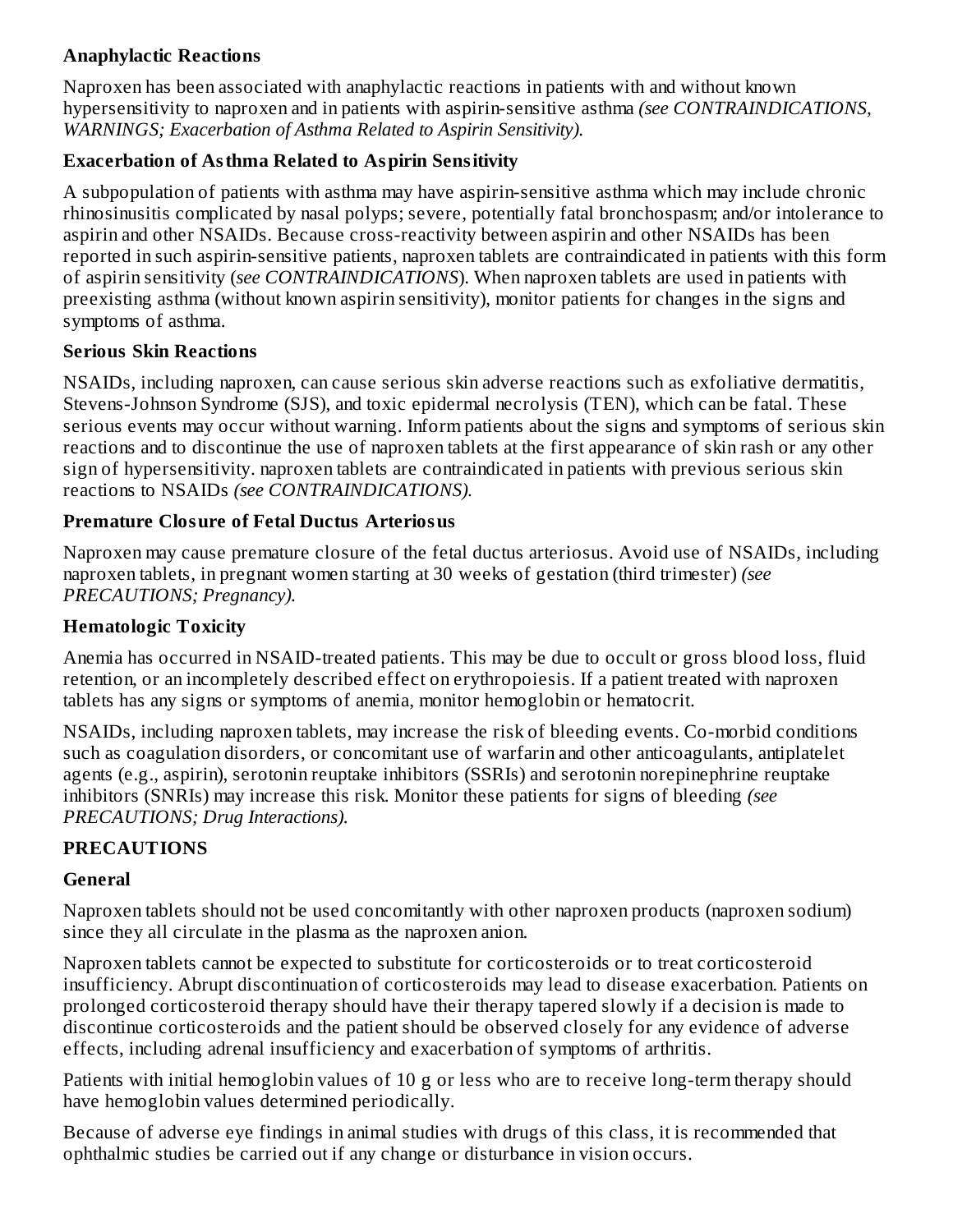### **Information for Patients**

Advise the patient to read the FDA-approved patient labeling (Medication Guide) that accompanies each prescription dispensed. Inform patients, families, or their caregivers of the following information before initiating therapy with naproxen tablets and periodically during the course of ongoing therapy.

### Cardiovascular Thrombotic Events

Advise patients to be alert for the symptoms of cardiovascular thrombotic events, including chest pain, shortness of breath, weakness, or slurring of speech, and to report any of these symptoms to their health care provider immediately *(see WARNINGS; Cardiovascular Thrombotic Events).*

### Gastrointestinal Bleeding, Ulceration, and Perforation

Advise patients to report symptoms of ulcerations and bleeding, including epigastric pain, dyspepsia, melena, and hematemesis to their health care provider. In the setting of concomitant use of low-dose aspirin for cardiac prophylaxis, inform patients of the increased risk for the signs and symptoms of GI bleeding *(see WARNINGS; Gastrointestinal Bleeding, Ulceration, and Perforation).*

### **Hepatotoxicity**

Inform patients of the warning signs and symptoms of hepatotoxicity (e.g., nausea, fatigue, lethargy, pruritus, jaundice, right upper quadrant tenderness, and "flu-like" symptoms). If these occur, instruct patients to stop naproxen tablets and seek immediate medical therapy *(see WARNINGS; Hepatotoxicity).*

### Heart Failure and Edema

Advise patients to be alert for the symptoms of congestive heart failure including shortness of breath, unexplained weight gain, or edema and to contact their healthcare provider if such symptoms occur *(see WARNINGS; Heart Failure and Edema).*

### Anaphylactic Reactions

Inform patients of the signs of an anaphylactic reaction (e.g., difficulty breathing, swelling of the face or throat). Instruct patients to seek immediate emergency help if these occur *(see CONTRAINDICATION, WARNINGS; Anaphylactic Reactions).*

### Serious Skin Reactions

Advise patients to stop naproxen tablets immediately if they develop any type of rash and to contact their healthcare provider as soon as possible *(see WARNINGS; Serious Skin Reactions).*

### Female Fertility

Advise females of reproductive potential who desire pregnancy that NSAIDs, including VOLTAREN, may be associated with a reversible delay in ovulation *(see PRECAUTIONS; Carcinogenesis, Mutagenesis, Impairment of Fertility).*

### Fetal Toxicity

Inform pregnant women to avoid use of naproxen tablets and other NSAIDs starting at 30 weeks gestation because of the risk of the premature closing of the fetal ductus arteriosus *(see WARNINGS; Premature Closure of Fetal Ductus Arteriosus).*

### Avoid Concomitant Use of NSAIDs

Inform patients that the concomitant use of naproxen tablets with other NSAIDs or salicylates (e.g., diflunisal, salsalate) is not recommended due to the increased risk of gastrointestinal toxicity, and little or no increase in efficacy *(see WARNINGS: Gastrointestinal Bleeding, Ulceration, and Perforation, PRECAUTIONS; Drug Interactions)*. Alert patients that NSAIDs may be present in "over the counter" medications for treatment of colds, fever, or insomnia.

### Use of NSAIDS and Low-Dose Aspirin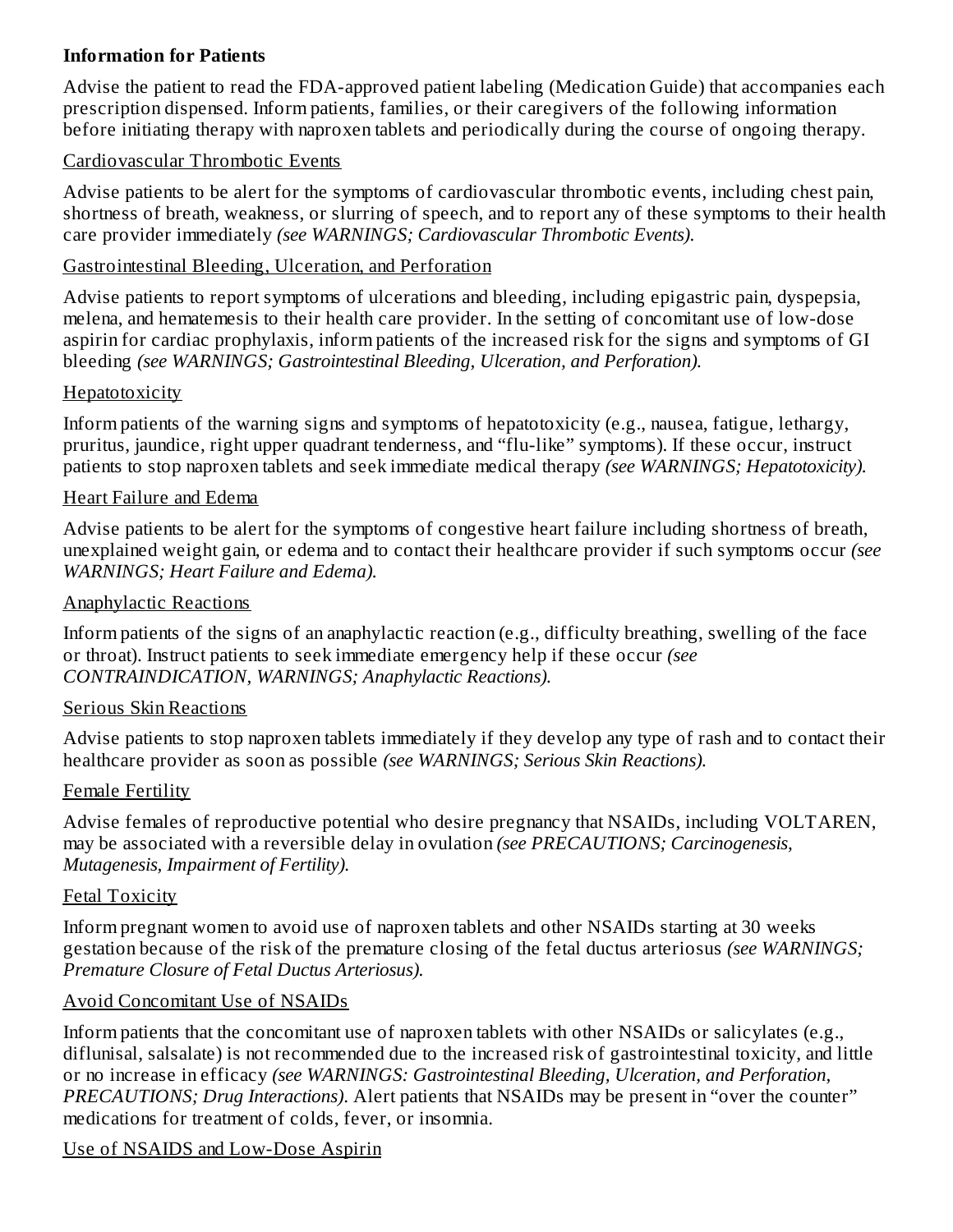Inform patients not to use low-dose aspirin concomitantly with naproxen tablets until they talk to their healthcare provider *(see PRECAUTIONS; Drug Interactions)*.

### Activities Requiring Alertness

Caution should be exercised by patients whose activities require alertness if they experience drowsiness, dizziness, vertigo or depression during therapy with naproxen.

# **Masking of Inflammation and Fever**

The pharmacological activity of naproxen tablets in reducing inflammation, and possibly fever, may diminish the utility of diagnostic signs in detecting infections.

# **Laboratory Monitoring**

Because serious GI bleeding, hepatotoxicity, and renal injury can occur without warning symptoms or signs, consider monitoring patients on long-term NSAID treatment with a CBC and a chemistry profile periodically *(see WARNINGS; Gastrointestinal Bleeding, Ulceration and Perforation, and Hepatotoxicity).*

# **Drug Interactions**

See Table 1 for clinically significant drug interactions with naproxen.

|                  | <b>Drugs That Interfere with Hemostatis</b>                                                                                                                                                                                                                                                                                                                                                                                                                                                                                |
|------------------|----------------------------------------------------------------------------------------------------------------------------------------------------------------------------------------------------------------------------------------------------------------------------------------------------------------------------------------------------------------------------------------------------------------------------------------------------------------------------------------------------------------------------|
| Clinical Impact: | Naproxen and anticoagulants such as warfarin have a synergistic effect on<br>bleeding. The concomitant use of naproxen and anticoagulants has an increased<br>risk of serious bleeding compared to the use of either drug alone.<br>Serotonin release by platelets plays an important role in hemostasis. Case-<br>control and cohort epidemiological studies showed that concomitant use of<br>drugs that interfere with serotonin reuptake and an NSAID may potentiate the<br>risk of bleeding more than an NSAID alone. |
| Intervention:    | • Monitor patients with concomitant use of naproxen tablets with anticoagulants<br>(e.g., warfarin), antiplatelet agents (e.g., aspirin), selective serotonin reuptake<br>inhibitors (SSRIs), and serotonin norepinephrine reuptake inhibitors (SNRIs) for<br>signs of bleeding (see WARNINGS; Hematologic Toxicity).                                                                                                                                                                                                      |
| <b>Aspirin</b>   |                                                                                                                                                                                                                                                                                                                                                                                                                                                                                                                            |
| Clinical Impact: | Controlled clinical studies showed that the concomitant use of NSAIDs and<br>analgesic doses of aspirin does not produce any greater therapeutic effect than the<br>use of NSAIDs alone. In a clinical study, the concomitant use of an NSAID and<br>aspirin was associated with a significantly increased incidence of GI adverse<br>reactions as compared to use of the NSAID alone (see WARNINGS;<br>Gastrointestinal Bleeding, Ulceration and Perforation).                                                            |
| Intervention:    | Concomitant use of naproxen tablets and analgesic doses of aspirin is not generally<br>recommended because of the increased risk of bleeding (see WARNINGS;<br>Hematologic Toxicity).<br>Naproxen tablets are not a substitute for low dose aspirin for cardiovascular<br>protection.                                                                                                                                                                                                                                      |
|                  | ACE Inhibitors, Angiotensin Receptor Blockers, and Beta-Blockers                                                                                                                                                                                                                                                                                                                                                                                                                                                           |
| Clinical Impact: | NSAIDs may diminish the antihypertensive effect of angiotensin converting<br>$\bullet$<br>enzyme (ACE) inhibitors, angiotensin receptor blockers (ARBs), or beta-<br>blockers (including propranolol).<br>In patients who are elderly, volume-depleted (including those on diuretic<br>$\bullet$<br>therapy), or have renal impairment, co-administration of an NSAID with ACE<br>inhibitors or ARBs may result in deterioration of renal function, including                                                              |

# **Table 1: Clinically Significant Drug Interactions with naproxen**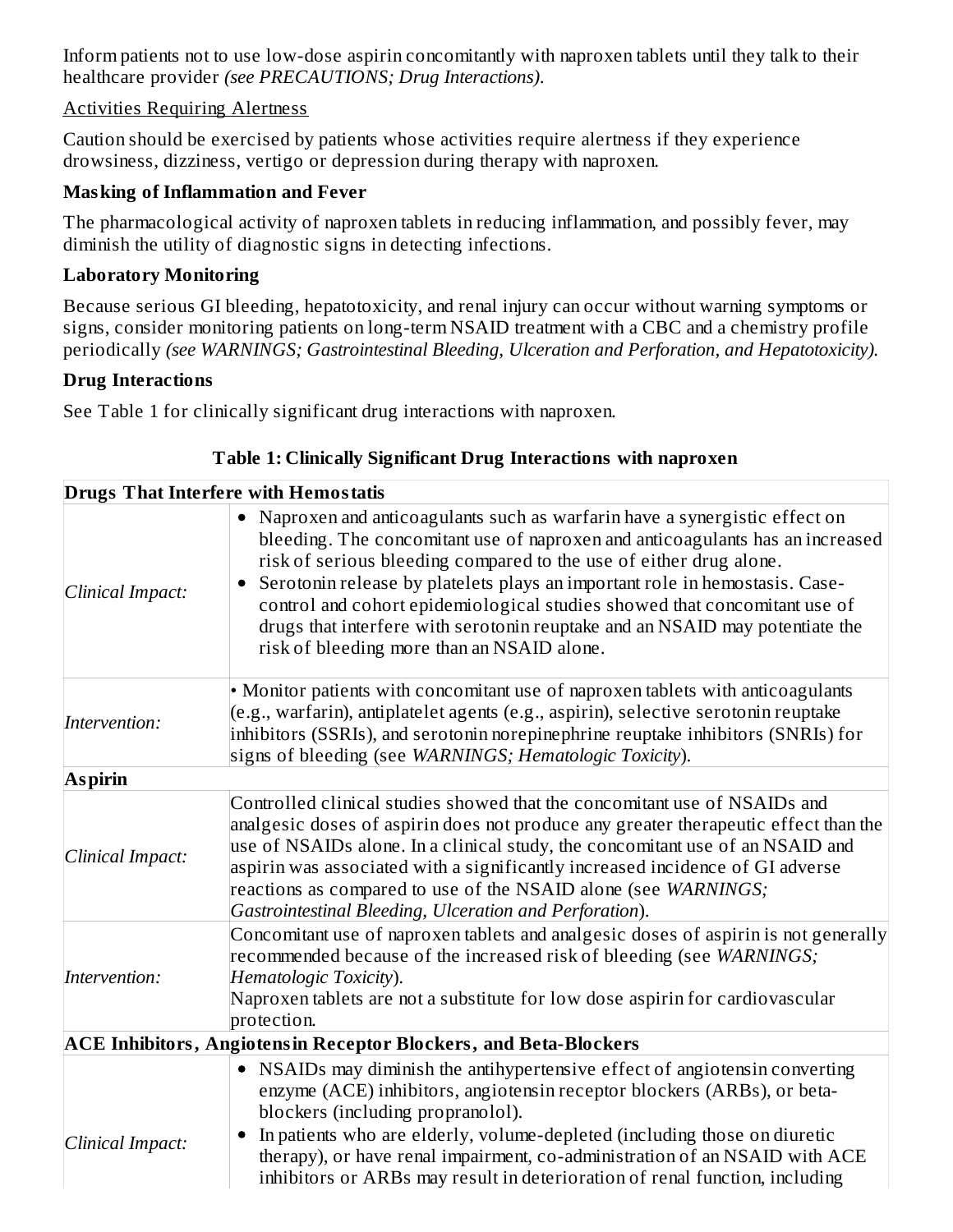|                               | possible acute renal failure. These effects are usually reversible.                                                                                                                                                                                                                                              |
|-------------------------------|------------------------------------------------------------------------------------------------------------------------------------------------------------------------------------------------------------------------------------------------------------------------------------------------------------------|
|                               | During concomitant use of naproxen tablets and ACE-inhibitors, ARBs, or<br>beta-blockers, monitor blood pressure to ensure that the desired blood<br>pressure is obtained.                                                                                                                                       |
| Intervention:                 | During concomitant use of naproxen tablets and ACE-inhibitors or ARBs in<br>$\bullet$<br>patients who are elderly, volume-depleted, or have impaired renal function,<br>monitor for signs of worsening renal function (see WARNINGS; Renal Toxicity<br>and Hyperkalemia).                                        |
|                               | When these drugs are administered concomitantly, patients should be adequately<br>hydrated. Assess renal function at the beginning of the concomitant treatment and<br>periodically thereafter.                                                                                                                  |
| <b>Diuretics</b>              |                                                                                                                                                                                                                                                                                                                  |
| Clinical Impact:              | Clinical studies, as well as post-marketing observations, showed that NSAIDs<br>reduced the natriuretic effect of loop diuretics (e.g., furosemide) and thiazide<br>diuretics in some patients. This effect has been attributed to the NSAID inhibition<br>of renal prostaglandin synthesis.                     |
| Intervention:                 | During concomitant use of naproxen tablets with diuretics, observe patients for<br>signs of worsening renal function, in addition to assuring diuretic efficacy<br>including antihypertensive effects (seeWARNINGS; Renal Toxicity and<br>Hyperkalemia).                                                         |
| <b>Digoxin</b>                |                                                                                                                                                                                                                                                                                                                  |
| Clinical Impact:              | The concomitant use of naproxen with digoxin has been reported to increase the<br>serum concentration and prolong the half-life of digoxin.                                                                                                                                                                      |
| Intervention:                 | During concomitant use of naproxen tablets and digoxin, monitor serum digoxin<br>levels.                                                                                                                                                                                                                         |
| Lithium                       |                                                                                                                                                                                                                                                                                                                  |
| Clinical Impact:              | NSAIDs have produced elevations in plasma lithium levels and reductions in renal<br>lithium clearance. The mean minimum lithium concentration increased 15%, and the<br>renal clearance decreased by approximately 20%. This effect has been attributed<br>to NSAID inhibition of renal prostaglandin synthesis. |
| Intervention:                 | During concomitant use of naproxen tablets and lithium, monitor patients for signs<br>of lithium toxicity.                                                                                                                                                                                                       |
| Methotrexate                  |                                                                                                                                                                                                                                                                                                                  |
| Clinical Impact:              | Concomitant use of NSAIDs and methotrexate may increase the risk for<br>methotrexate toxicity (e.g., neutropenia, thrombocytopenia, renal dysfunction).                                                                                                                                                          |
| Intervention:                 | During concomitant use of naproxen tablets and methotrexate, monitor patients for<br>methotrexate toxicity.                                                                                                                                                                                                      |
| Cyclosporine                  |                                                                                                                                                                                                                                                                                                                  |
| Clinical Impact:              | Concomitant use of naproxen tablets and cyclosporine may increase<br>cyclosporine's nephrotoxicity.                                                                                                                                                                                                              |
| Intervention:                 | During concomitant use of naproxen tablets and cyclosporine, monitor patients for<br>signs of worsening renal function.                                                                                                                                                                                          |
| <b>NSAIDs and Salicylates</b> |                                                                                                                                                                                                                                                                                                                  |
| Clinical Impact:              | Concomitant use of naproxen with other NSAIDs or salicylates (e.g., diflunisal,<br>salsalate) increases the risk of GI toxicity, with little or no increase in efficacy<br>(see WARNINGS; Gastrointestinal Bleeding, Ulceration and Perforation).                                                                |
| Intervention:                 | The concomitant use of naproxen with other NSAIDs or salicylates is not<br>recommended.                                                                                                                                                                                                                          |
| Pemetrexed                    |                                                                                                                                                                                                                                                                                                                  |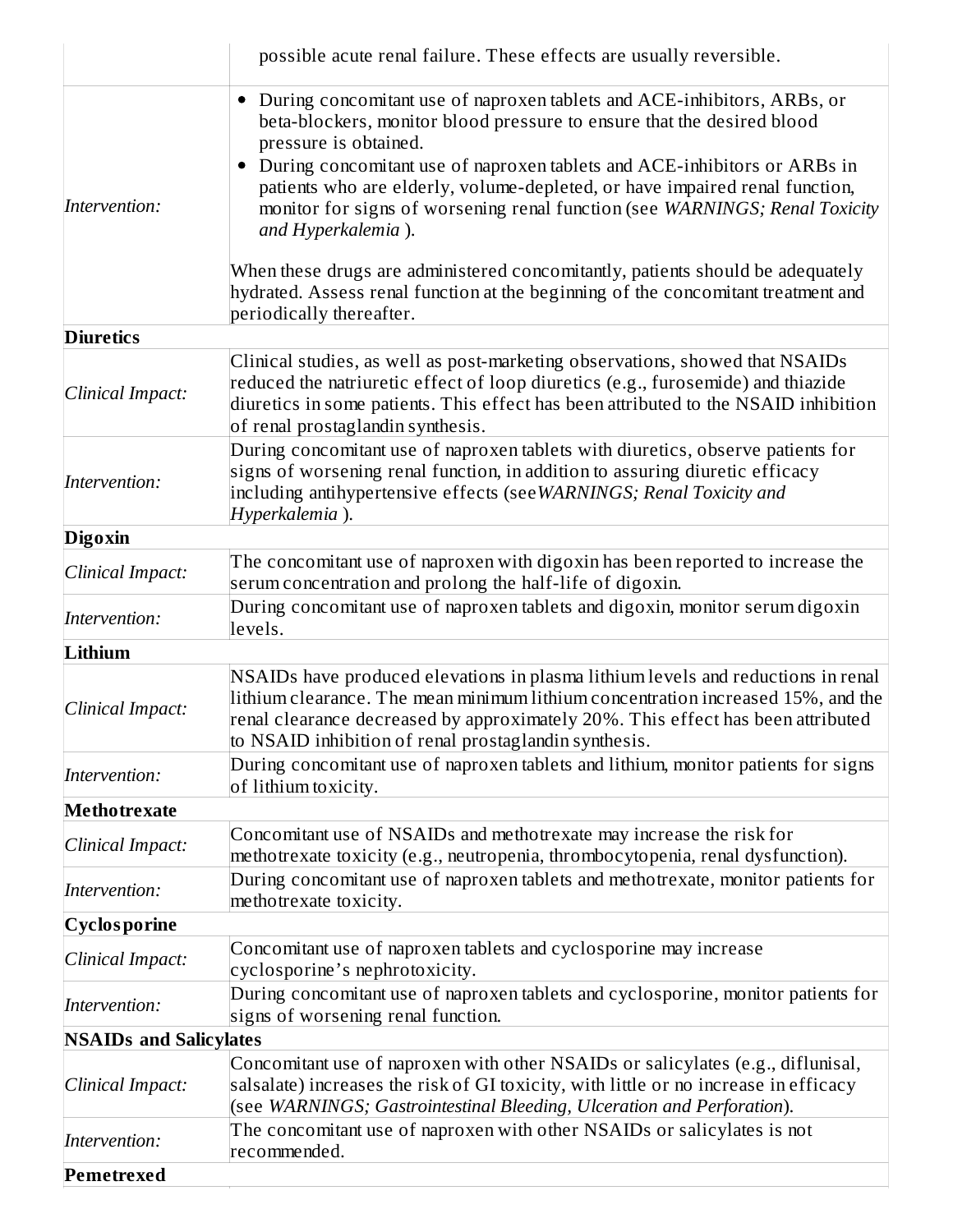| Clinical Impact:               | Concomitant use of naproxen tablets and pemetrexed may increase the risk of<br>pemetrexed-associated myelosuppression, renal, and GI toxicity (see the<br>pemetrexed prescribing information).                                                                                                        |  |
|--------------------------------|-------------------------------------------------------------------------------------------------------------------------------------------------------------------------------------------------------------------------------------------------------------------------------------------------------|--|
|                                | During concomitant use of naproxen tablets and pemetrexed, in patients with renal<br>impairment whose creatinine clearance ranges from 45 to 79 mL/min, monitor for<br>myelosuppression, renal and GI toxicity.                                                                                       |  |
| Intervention:                  | NSAIDs with short elimination half-lives (e.g., diclofenac, indomethacin) should<br>be avoided for a period of two days before, the day of, and two days following<br>administration of pemetrexed.                                                                                                   |  |
|                                | In the absence of data regarding potential interaction between pemetrexed and<br>NSAIDs with longer half-lives (e.g., meloxicam, nabumetone), patients taking<br>these NSAIDs should interrupt dosing for at least five days before, the day of, and<br>two days following pemetrexed administration. |  |
| <b>Antacids and Sucralfate</b> |                                                                                                                                                                                                                                                                                                       |  |
| Clinical Impact:               | Concomitant administration of some antacids (magnesium oxide or aluminum<br>hydroxide) and sucralfate can delay the absorption of naproxen.                                                                                                                                                           |  |
| Intervention:                  | Concomitant administration of antacids such as magnesium oxide or aluminum<br>hydroxide, and sucralfate with naproxen tablets is not recommended.                                                                                                                                                     |  |
| <b>Choles tyramine</b>         |                                                                                                                                                                                                                                                                                                       |  |
| Clinical Impact:               | Concomitant administration of cholestyramine can delay the absorption of<br>naproxen.                                                                                                                                                                                                                 |  |
| Intervention:                  | Concomitant administration of cholestyramine with naproxen tablets is not<br>recommended.                                                                                                                                                                                                             |  |
| Probenecid                     |                                                                                                                                                                                                                                                                                                       |  |
| Clinical Impact:               | Probenecid given concurrently increases naproxen anion plasma levels and extends<br>its plasma half-life significantly.                                                                                                                                                                               |  |
| Intervention:                  | Patients simultaneously receiving naproxen tablets and probenecid should be<br>observed for adjustment of dose if required.                                                                                                                                                                           |  |
| Other albumin-bound drugs      |                                                                                                                                                                                                                                                                                                       |  |
| Clinical Impact:               | Naproxen is highly bound to plasma albumin; it thus has a theoretical potential for<br>interaction with other albumin-bound drugs such as coumarin-type anticoagulants,<br>sulphonylureas, hydantoins, other NSAIDs, and aspirin.                                                                     |  |
| Intervention:                  | Patients simultaneously receiving naproxen tablets and a hydantoin, sulphonamide<br>or sulphonylurea should be observed for adjustment of dose if required.                                                                                                                                           |  |

# **Drug/Laboratory Test Interactions**

| <b>Bleeding times</b>                                                                                                                                                                                                                  |                                                                                                                                                                                                                                                                                               |
|----------------------------------------------------------------------------------------------------------------------------------------------------------------------------------------------------------------------------------------|-----------------------------------------------------------------------------------------------------------------------------------------------------------------------------------------------------------------------------------------------------------------------------------------------|
| Clinical Impact:                                                                                                                                                                                                                       | Naproxen may decrease platelet aggregation and prolong bleeding time.                                                                                                                                                                                                                         |
| Intervention:                                                                                                                                                                                                                          | This effect should be kept in mind when bleeding times are determined.                                                                                                                                                                                                                        |
| <b>Porter-Silber test</b>                                                                                                                                                                                                              |                                                                                                                                                                                                                                                                                               |
| The administration of naproxen may result in increased urinary values for<br>17 ketogenic steroids because of an interaction between the drug and/or its<br>Clinical Impact:<br>metabolites with m-di-nitrobenzene used in this assay. |                                                                                                                                                                                                                                                                                               |
| Intervention:                                                                                                                                                                                                                          | Although 17-hydroxy-corticosteroid measurements (Porter-Silber test) do not<br>appear to be artifactually altered, it is suggested that therapy with naproxen be<br>temporarily discontinued 72 hours before adrenal function tests are performed if<br>the Porter-Silber test is to be used. |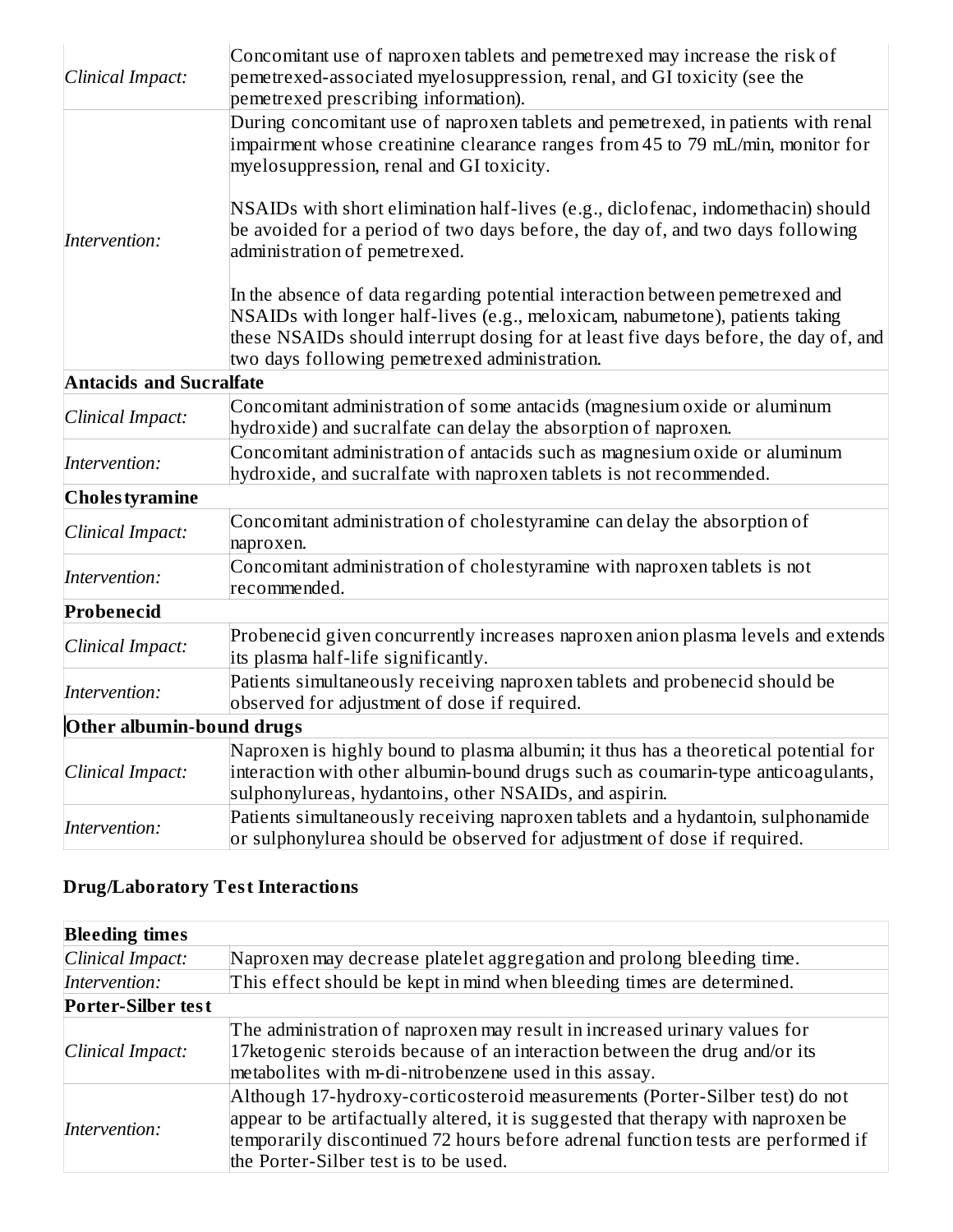## **Urinary assays of 5-hydroxy indoleacetic acid (5HIAA)**

| Clinical Impact: | Naproxen may interfere with some urinary assays of 5-hydroxy indoleacetic acid<br>(5HIAA).    |
|------------------|-----------------------------------------------------------------------------------------------|
| Intervention:    | This effect should be kept in mind when urinary 5-hydroxy indoleacetic acid is<br>determined. |

### **Carcinogenesis, Mutagenesis, Impairment of Fertility**

### Carcinogenesis

A 2-year study was performed in rats to evaluate the carcinogenic potential of naproxen at rat doses of 8, 16, and 24 mg/kg/day (0.05, 0.1, and 0.16 times the maximum recommended human daily dose [MRHD] of 1500 mg/day based on a body surface area comparison). No evidence of tumorigenicity was found.

### Mutagenesis

Studies to evaluate the mutagenic potential of naproxen tablets have not been completed.

### Impairment of fertility

Male rats were treated with 2, 5, 10, and 20 mg/kg naproxen by oral gavage for 60 days prior to mating and female rats were treated with the same doses for 14 days prior to mating and for the first 7 days of pregnancy. There were no adverse effects on fertility noted (up to 0.13 times the MRDH based on body surface area).

### **Pregnancy**

### Risk Summary

Use of NSAIDs, including naproxen tablets, during the third trimester of pregnancy increases the risk of premature closure of the fetal ductus arteriosus. Avoid use of NSAIDs, including naproxen tablets, in pregnant women starting at 30 weeks of gestation (third trimester) *(see WARNINGS; Premature Closure of Fetal Ductus Arteriosus).*

There are no adequate and well-controlled studies of naproxen tablets in pregnant women. Data from observational studies regarding potential embryofetal risks of NSAID use in women in the first or second trimesters of pregnancy are inconclusive. In the general U.S. population, all clinically recognized pregnancies, regardless of drug exposure, have a background rate of 2% to 4% for major malformations, and 15% to 20% for pregnancy loss. In animal reproduction studies in rats, rabbit, and mice no evidence of teratogenicity or fetal harm when naproxen was administered during the period of organogenesis at doses 0.13, 0.26, and 0.6 times the maximum recommended human daily dose of 1500 mg/day, respectively. Based on animal data, prostaglandins have been shown to have an important role in endometrial vascular permeability, blastocyst implantation, and decidualization. In animal studies, administration of prostaglandin synthesis inhibitors such as naproxen, resulted in increased pre- and post-implantation loss.

### Data

# *Human Data*

There is some evidence to suggest that when inhibitors of prostaglandin synthesis are used to delay preterm labor there is an increased risk of neonatal complications such as necrotizing enterocolitis, patent ductus arteriosus and intracranial hemorrhage. Naproxen treatment given in late pregnancy to delay parturition has been associated with persistent pulmonary hypertension, renal dysfunction and abnormal prostaglandin E levels in preterm infants. Because of the known effects of nonsteroidal antiinflammatory drugs on the fetal cardiovascular system (closure of ductus arteriosus), use during pregnancy (particularly starting at 30-weeks of gestation, or third trimester) should be avoided.

### *Animal Data*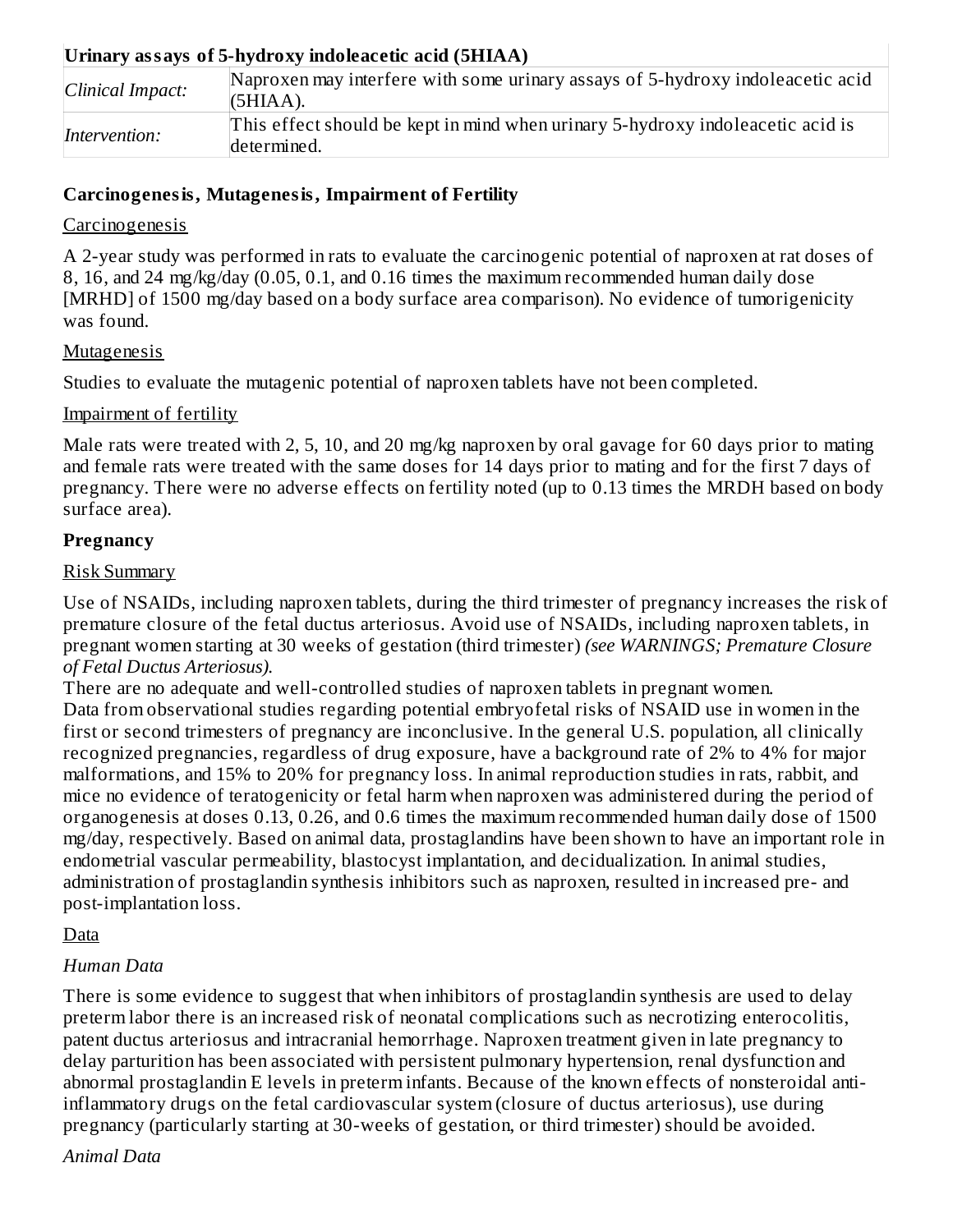Reproduction studies have been performed in rats at 20 mg/kg/day (0.13 times the maximum recommended human daily dose of 1500 mg/day based on body surface area comparison), rabbits at 20 mg/kg/day (0.26 times the maximum recommended human daily dose, based on body surface area comparison), and mice at 170 mg/kg/day (0.6 times the maximum recommended human daily dose based on body surface area comparison) with no evidence of impaired fertility or harm to the fetus due to the drug. Based on animal data, prostaglandins have been shown to have an important role in endometrial vascular permeability, blastocyst implantation, and decidualization. In animal studies, administration of prostaglandin synthesis inhibitors such as naproxen resulted in increased pre- and post-implantation loss.

# **Labor and Delivery**

There are no studies on the effects of naproxen tablets during labor or delivery. In animal studies, NSAIDS, including naproxen, inhibit prostaglandin synthesis, cause delayed parturition, and increase the incidence of stillbirth.

### **Nursing Mothers**

The naproxen anion has been found in the milk of lactating women at a concentration equivalent to approximately 1% of maximum naproxen concentration in plasma. The developmental and health benefits of breastfeeding should be considered along with the mother's clinical need for naproxen tablets and any potential adverse effects on the breastfed infant from the naproxen tablets or from the underlying maternal condition

# **Females and Males of Reproductive Potential**

Based on the mechanism of action, the use of prostaglandin-mediated NSAIDs, including naproxen, may delay or prevent rupture of ovarian follicles, which has been associated with reversible infertility in some women. Published animal studies have shown that administration of prostaglandin synthesis inhibitors has the potential to disrupt prostaglandin- mediated follicular rupture required for ovulation. Small studies in women treated with NSAIDs have also shown a reversible delay in ovulation

Consider withdrawal of NSAIDs, including naproxen tablets, in women who have difficulties conceiving or who are undergoing investigation of infertility.

### **Pediatric Us e**

Safety and effectiveness in pediatric patients below the age of 2 years have not been established. Pediatric dosing recommendations for juvenile arthritis are based on well-controlled studies (see **DOSAGE AND ADMINISTRATION**). There are no adequate effectiveness or dose-response data for other pediatric conditions, but the experience in juvenile arthritis and other use experience have established that single doses of 2.5 to 5 mg/kg (as naproxen suspension, see **DOSAGE AND ADMINISTRATION**), with total daily dose not exceeding 15 mg/kg/day, are well tolerated in pediatric patients over 2 years of age.

Safety and effectiveness in pediatric patients below the age of 2 years have not been established.

# **Geriatric Us e**

Elderly patients, compared to younger patients, are at greater risk for NSAID-associated serious cardiovascular, gastrointestinal, and/or renal adverse reactions. If the anticipated benefit for the elderly patient outweighs these potential risks, start dosing at the low end of the dosing range, and monitor patients for adverse effects *(see WARNINGS; Cardiovascular Thrombotic Events, Gastrointestinal Bleeding, Ulceration, and Perforation, Hepatotoxicity, Renal Toxicity and Hyperkalemia, PRECAUTIONS; Laboratory Monitoring).*

Studies indicate that although total plasma concentration of naproxen is unchanged, the unbound plasma fraction of naproxen is increased in the elderly. Caution is advised when high doses are required and some adjustment of dosage may be required in elderly patients. As with other drugs used in the elderly, it is prudent to use the lowest effective dose.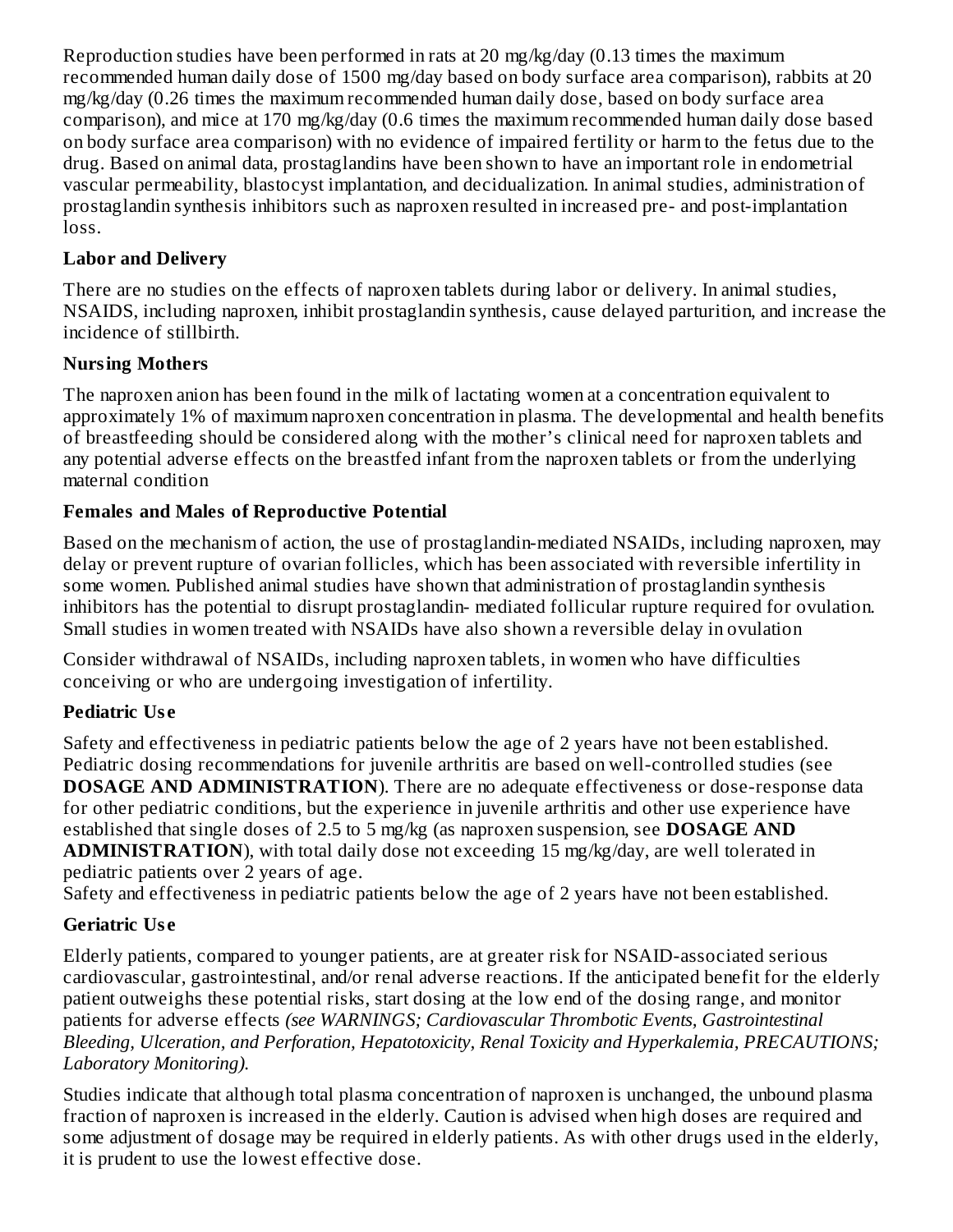Experience indicates that geriatric patients may be particularly sensitive to certain adverse effects of nonsteroidal anti-inflammatory drugs. Elderly or debilitated patients seem to tolerate peptic ulceration or bleeding less well when these events do occur. Most spontaneous reports of fatal GI events are in the geriatric population *(see WARNINGS; Gastrointestinal Bleeding, Ulceration, and Perforation).*

Naproxen is known to be substantially excreted by the kidney, and the risk of toxic reactions to this drug may be greater in patients with impaired renal function. Because elderly patients are more likely to have decreased renal function, care should be taken in dose selection, and it may be useful to monitor renal function. Geriatric patients may be at a greater risk for the development of a form of renal toxicity precipitated by reduced prostaglandin formation during administration of nonsteroidal anti-inflammatory drugs *(see WARNINGS: Renal Toxicity and Hyperkalemia).*

# **ADVERSE REACTIONS**

The following adverse reactions are discussed in greater detail in other sections of the labeling:

- Cardiovascular Thrombotic Events *(see WARNINGS)*
- GI Bleeding, Ulceration and Perforation *(see WARNINGS)*
- Hepatotoxicity *(see WARNINGS)*
- Hypertension *(see WARNINGS)*
- Heart Failure and Edema *(see WARNINGS)*
- Renal Toxicity and Hyperkalemia *(see WARNINGS)*
- Anaphylactic Reactions *(see WARNINGS)*
- Serious Skin Reactions *(see WARNINGS)*
- Hematologic Toxicity *(see WARNINGS)*

Adverse reactions reported in controlled clinical trials in 960 patients treated for rheumatoid arthritis or osteoarthritis are listed below. In general, reactions in patients treated chronically were reported 2 to 10 times more frequently than they were in short-term studies in the 962 patients treated for mild to moderate pain or for dysmenorrhea. The most frequent complaints reported related to the gastrointestinal tract.

A clinical study found gastrointestinal reactions to be more frequent and more severe in rheumatoid arthritis patients taking daily doses of 1500 mg naproxen compared to those taking 750 mg naproxen (see *CLINICAL PHARMACOLOGY*).

In controlled clinical trials with about 80 pediatric patients and in well-monitored, open-label studies with about 400 pediatric patients with juvenile arthritis treated with naproxen, the incidence of rash and prolonged bleeding times were increased, the incidence of gastrointestinal and central nervous system reactions were about the same, and the incidence of other reactions were lower in pediatric patients than in adults.

In patients taking naproxen in clinical trials, the most frequently reported adverse experiences in approximately 1% to 10% of patients are:

**Gastrointestinal (GI) Experiences, including:** heartburn\*, abdominal pain\*, nausea\*, constipation\*, diarrhea, dyspepsia, stomatitis

**Central Nervous System:** headache\*, dizziness\*, drowsiness\*, lightheadedness, vertigo

**Dermatologic:** pruritus (itching)\*, skin eruptions\*, ecchymoses\*, sweating, purpura

**Special Sens es:** tinnitus\*, visual disturbances, hearing disturbances

**Cardiovas cular:** edema\*, palpitations

**General:** dyspnea\*, thirst

\*Incidence of reported reaction between 3% and 9%. Those reactions occurring in less than 3% of the patients are unmarked.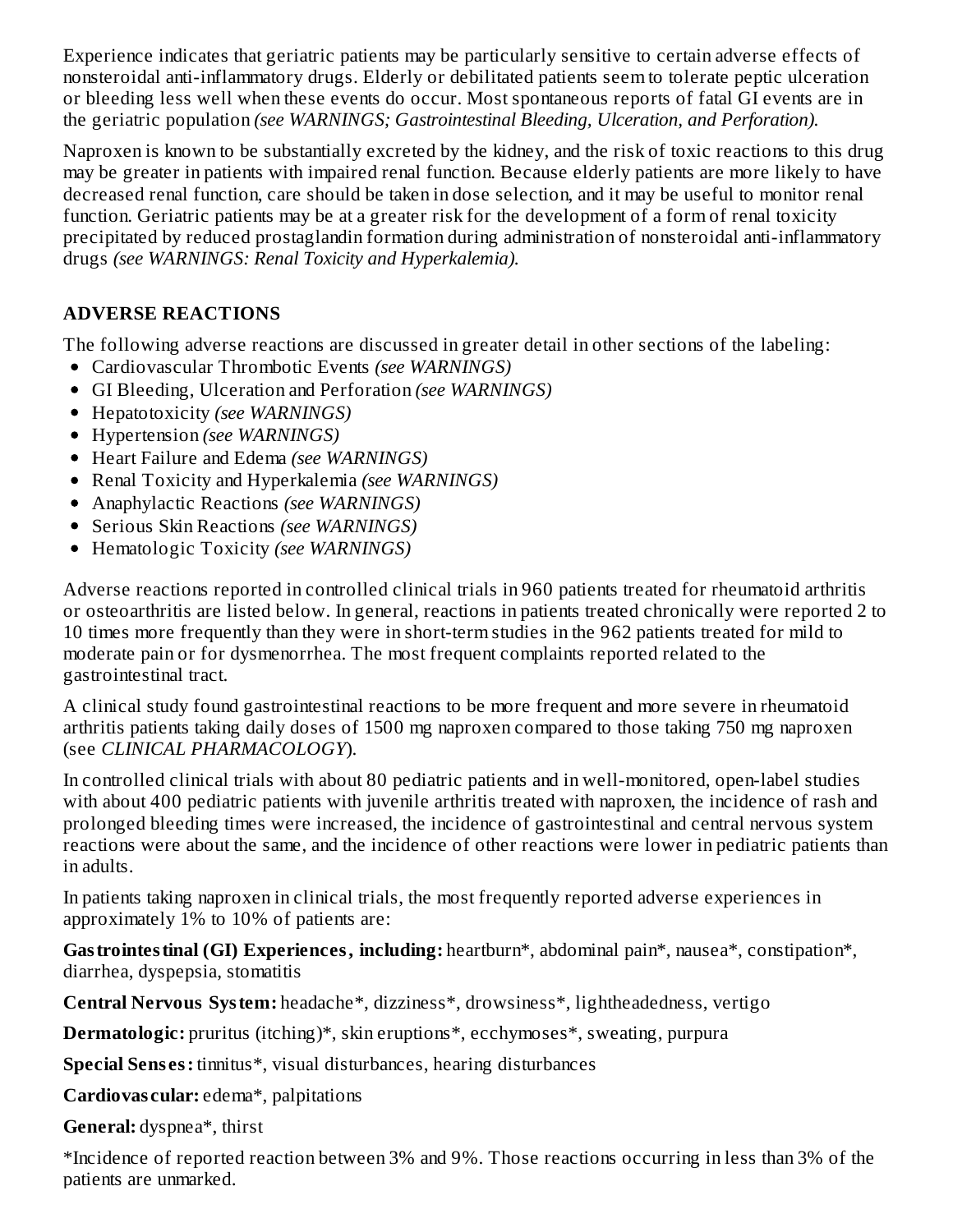In patients taking NSAIDs, the following adverse experiences have also been reported in approximately 1% to 10% of patients.

**Gastrointestinal (GI) Experiences, including:** flatulence, gross bleeding/ perforation, GI ulcers (gastric/duodenal), vomiting

**General:** abnormal renal function, anemia, elevated liver enzymes, increased bleeding time, rashes

The following are additional adverse experiences reported in <1% of patients taking naproxen during clinical trials and through postmarketing reports. Those adverse reactions observed through postmarketing reports are italicized.

**Body as a Whole:** *anaphylactoid reactions, angioneurotic edema, menstrual disorders, pyrexia (chills and fever)*

**Cardiovas cular:** *congestive heart failure, vasculitis, hypertension, pulmonary edema*

**Gastrointestinal:** *inflammation, bleeding (sometimes fatal, particularly in the elderly), ulceration, perforation and obstruction of the upper or lower gastrointestinal tract. Esophagitis, stomatitis, hematemesis, pancreatitis, vomiting, colitis, exacerbation of inflammatory bowel disease (ulcerative colitis, Crohn's disease)*

**Hepatobiliary:***jaundice, abnormal liver function tests, hepatitis (some cases have been fatal)*

**Hemic and Lymphatic:** *eosinophilia, leucopenia, melena, thrombocytopenia, agranulocytosis, granulocytopenia, hemolytic anemia, aplastic anemia*

**Metabolic and Nutritional:** *hyperglycemia, hypoglycemia*

**Nervous System:** inability to concentrate, *depression, dream abnormalities, insomnia, malaise, myalgia, muscle weakness, aseptic meningitis, cognitive dysfunction, convulsions*

**Respiratory:** *eosinophilic pneumonitis, asthma*

patients are unmarked.

**Dermatologic:** *alopecia, urticaria, skin rashes, toxic epidermal necrolysis, erythema multiforme, erythema nodosum, fixed drug eruption, lichen planus, pustular reaction, systemic lupus erythematoses, bullous reactions, including Stevens-Johnson syndrome, photosensitive dermatitis, photosensitivity reactions, including rare cases resembling porphyria cutanea tarda (pseudoporphyria) or epidermolysis bullosa. If skin fragility, blistering or other symptoms suggestive of pseudoporphyria occur, treatment should be discontinued and the patient monitored.*

**Special Sens es:** *hearing impairment, corneal opacity, papillitis, retrobulbar optic neuritis, papilledema*

**Urogenital:** *glomerular nephritis, hematuria, hyperkalemia, interstitial nephritis, nephrotic syndrome, renal disease, renal failure, renal papillary necrosis, raised serum creatinine*

# **Reproduction (female):** *infertility*

In patients taking NSAIDs, the following adverse experiences have also been reported in <1% of patients.

**Body as a Whole:** fever, infection, sepsis, anaphylactic reactions, appetite changes, death

**Cardiovas cular:** hypertension, tachycardia, syncope, arrhythmia, hypotension, myocardial infarction

Gastrointestinal: dry mouth, esophagitis, gastric/peptic ulcers, gastritis, glossitis, eructation

**Hepatobiliary:** hepatitis, liver failure

**Hemic and Lymphatic:** rectal bleeding, lymphadenopathy, pancytopenia

**Metabolic and Nutritional:** weight changes

**Nervous System:** anxiety, asthenia, confusion, nervousness, paresthesia, somnolence, tremors, convulsions, coma, hallucinations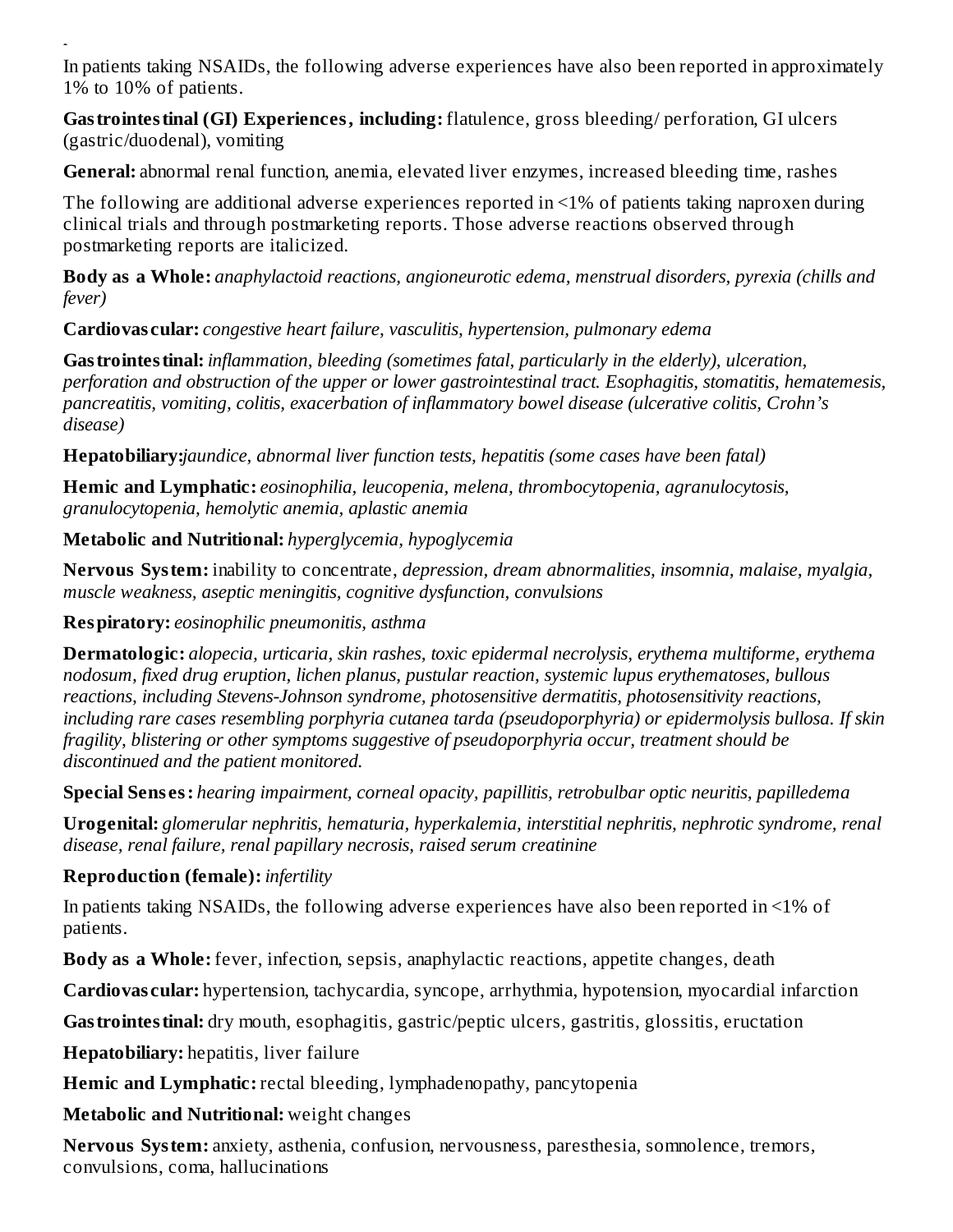**Respiratory:** asthma, respiratory depression, pneumonia

**Dermatologic:** exfoliative dermatitis

**Special Sens es:** blurred vision, conjunctivitis

**Urogenital:** cystitis, dysuria, oliguria/polyuria, proteinuria

# **OVERDOSAGE**

Symptoms following acute NSAID overdosages have been typically limited to lethargy, drowsiness, nausea, vomiting, and epigastric pain, which have been generally reversible with supportive care. Gastrointestinal bleeding has occurred. Hypertension, acute renal failure, respiratory depression, and coma have occurred, but were rare. Because naproxen sodium may be rapidly absorbed, high and early blood levels should be anticipated. A few patients have experienced convulsions, but it is not clear whether or not these were drug-related. It is not known what dose of the drug would be life threatening. *(see WARNINGS; Cardiovascular Thrombotic Events, Gastrointestinal Bleeding, Ulceration, and Perforation, Hypertension, Renal Toxicity and Hyperkalemia).*

Manage patients with symptomatic and supportive care following an NSAID overdosage. There are no specific antidotes. Hemodialysis does not decrease the plasma concentration of naproxen because of the high degree of its protein binding. Consider emesis and/or activated charcoal (60 to 100 g in adults, 1 to 2 g/kg of body weight in pediatric patients) and/or osmotic cathartic in symptomatic patients seen within four hours of ingestion or in patients with a large overdosage (5 to 10 times the recommended dosage). Forced diuresis, alkalinization of urine, hemodialysis, or hemoperfusion may not be useful due to high protein binding.

For additional information about overdosage treatment contact a poison control center (1-800-222- 1222).

# **DOSAGE AND ADMINISTRATION**

Carefully consider the potential benefits and risks of naproxen tablets and other treatment options before deciding to use naproxen tablets. Use the lowest effective dose for the shortest duration consistent with individual patient treatment goals *(see WARNINGS; Gastrointestinal Bleeding, Ulceration, and Perforation).*

After observing the response to initial therapy with naproxen tablets, the dose and frequency should be adjusted to suit an individual patient's needs.

### **Different dos e strengths and formulations (i.e., tablets, suspension) of the drug are not necessarily bioequivalent. This difference should be taken into consideration when changing formulation.**

Although naproxen tablets, naproxen suspension, naproxen delayed-released tablets, and naproxen sodium tablets all circulate in the plasma as naproxen, they have pharmacokinetic differences that may affect onset of action. Onset of pain relief can begin within 1 hour in patients taking naproxen.

The recommended strategy for initiating therapy is to choose a formulation and a starting dose likely to be effective for the patient and then adjust the dosage based on observation of benefit and/or adverse events. A lower dose should be considered in patients with renal or hepatic impairment or in elderly patients *(see WARNINGS; Hepatotoxicity, and Renal Toxicity and Hyperkalemia, and PRECAUTIONS; Geriatric Use).*

# **Geriatric Patients**

Studies indicate that although total plasma concentration of naproxen is unchanged, the unbound plasma fraction of naproxen is increased in the elderly. Caution is advised when high doses are required and some adjustment of dosage may be required in elderly patients. As with other drugs used in the elderly, it is prudent to use the lowest effective dose.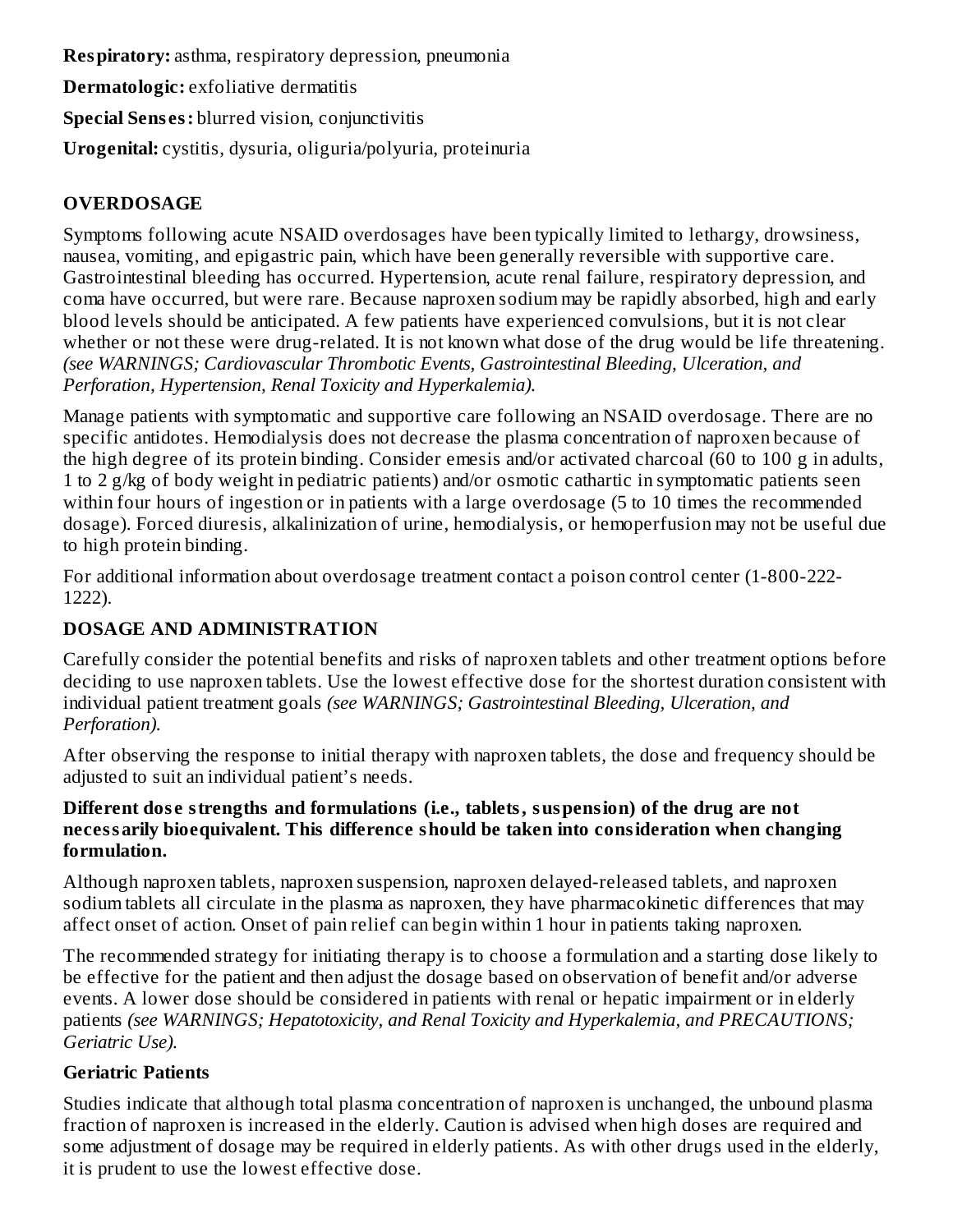### **Patients With Moderate to Severe Renal Impairment**

Naproxen-containing products are not recommended for use in patients with moderate to severe and severe renal impairment (creatinine clearance <30 mL/min) **(s ee WARNINGS: Renal Effects).**

### **Rheumatoid Arthritis, Osteoarthritis and Ankylosing Spondylitis**

|                  | $250 \text{ mg}$    | twice daily |
|------------------|---------------------|-------------|
| Naproxen Tablets | or $375 \text{ mg}$ | twice daily |
|                  | or $500$ mg         | twice daily |

During long-term administration, the dose of naproxen may be adjusted up or down depending on the clinical response of the patient. A lower daily dose may suffice for long-term administration. The morning and evening doses do not have to be equal in size and the administration of the drug more frequently than twice daily is not necessary.

In patients who tolerate lower doses well, the dose may be increased to naproxen 1500 mg/day for limited periods of up to 6 months when a higher level of anti-inflammatory/analgesic activity is required. When treating such patients with naproxen 1500 mg/day, the physician should observe sufficient increased clinical benefits to offset the potential increased risk. The morning and evening doses do not have to be equal in size and administration of the drug more frequently than twice daily does not generally make a difference in response (see CLINICAL PHARMACOLOGY).

### **Juvenile Arthritis**

Naproxen tablets may not allow for the flexible dose titration needed in pediatric patients with juvenile arthritis. A liquid formulation may be more appropriate.

In pediatric patients, doses of 5 mg/kg/day produced plasma levels of naproxen similar to those seen in adults taking 500 mg of naproxen (see Clinical Pharmacology).

The recommended total daily dose of naproxen is approximately 10 mg/kg given in 2 divided doses. One-half of the 250 mg tablet will be needed for dosing lower-weight children. Dosing with naproxen tablets is not appropriate for children weighing less than 25 kilograms.

### **Management of Pain, Primary Dysmenorrhea, and Acute Tendonitis and Bursitis**

Because the sodium salt of naproxen is more rapidly absorbed, naproxen sodium is recommended for the management of acute painful conditions when prompt onset of pain relief is desired. Naproxen may also be used. The recommended starting dose of naproxen is 500 mg, followed by 500 mg every 12 hours or 250 mg every 6 to 8 hours as required. The initial total daily dose should not exceed 1250 mg of naproxen. Thereafter, the total daily dose should not exceed 1000 mg of naproxen.

### **Acute Gout**

The recommended starting dose is 750 mg of naproxen tablets followed by 250 mg every 8 hours until the attack has subsided.

### **HOW SUPPLIED**

**Naproxen Tablets, USP:**250 mg: Light Yellow, Round, biconvex tablets de-bossed with **'I'** on the left side of bisect and **'G'** on the right side of bisect on one side and **'340'** on the other, supplied in bottles of 100's count (NDC 76282-340-01) and 500's count (NDC 76282-340-05).

**Naproxen Tablets, USP:**375 mg: Light Pink, Capsule shaped, biconvex tablets de-bossed with **'IG'** on one side and '341'<sup> $\parallel$ </sup> on the other, supplied in bottles of 100's count (NDC 76282-341-01) and 500's count (NDC 76282-341-05).

**Naproxen Tablets, USP:**500 mg: Light Yellow, Capsules shaped, biconvex tablets de-bossed with **'I'** on the left side of bisect and **'G'** on the right side of bisect on one side and **'342'** on the other,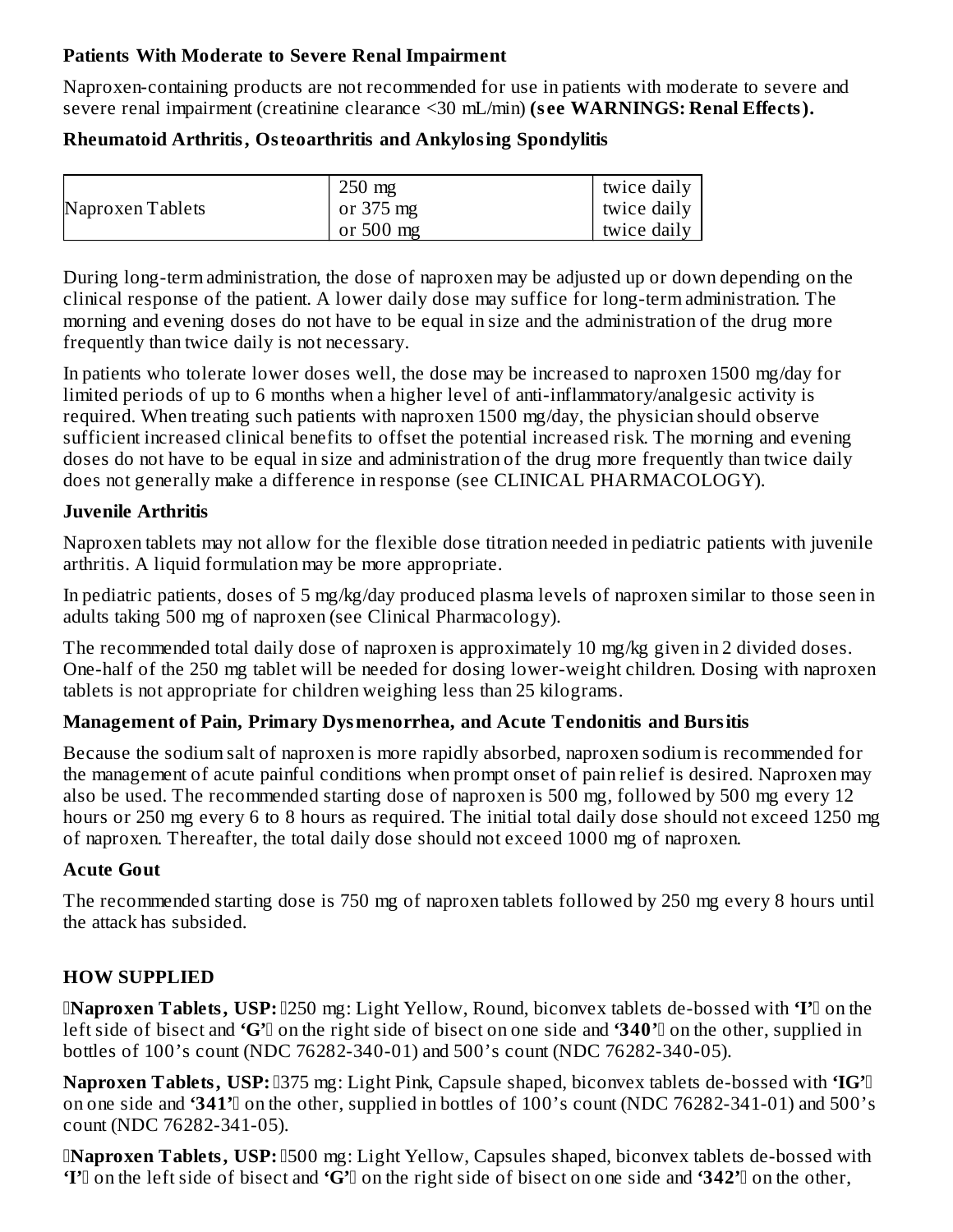supplied in bottles of 100's count (NDC 76282-342-01) and 500's count (NDC 76282-342-05).

Store at 20° to 25°C (68° to 77°F); [See USP Controlled Room Temperature].

Dispense in tight, light-resistant containers.

\*All brand names mentioned are registered trademark of their respective owners and are not of Exelan Pharmaceuticals, Inc.

Rev: 06/2016

## **Medication Guide for Nonsteroidal Anti-Inflammatory Drugs (NSAIDs)**

## **What is the most important information I should know about medicines called Non-Steroidal Anti- Inflammatory Drugs (NSAIDs)?**

**NSAIDs can caus e s erious side effects, including:**

**Increas ed risk of a heart attack or stroke that can lead to death.** This risk may happen early in treatment and may increase:

o with increasing doses of NSAIDs

o with longer use of NSAIDs

**Do not take NSAIDs right before or after a heart surgery called a "coronary artery bypass graft (CABG)." Avoid taking NSAIDs after a recent heart attack, unless your healthcare provider tells** you to. You may have an increased risk of another heart attack if you take NSAIDs after a recent **heart attack.**

**Increas ed risk of bleeding, ulcers, and tears (perforation) of the esophagus (tube leading from the mouth to the stomach), stomach and intestines:**

o anytime during use

o without warning symptoms

o that may cause death

### **The risk of getting an ulcer or bleeding increas es with:**

o past history of stomach ulcers, or stomach or intestinal bleeding with use of NSAIDs

o taking medicines called "corticosteroids", "anticoagulants", "SSRIs", or "SNRIs"

o increasing doses of NSAIDs

o longer use of NSAIDs

o smoking

o drinking alcohol

o older age

o poor health

o advanced liver disease

o bleeding problems

### **NSAIDs should only be us ed:**

o exactly as prescribed

- o at the lowest dose possible for your treatment
- o for the shortest time needed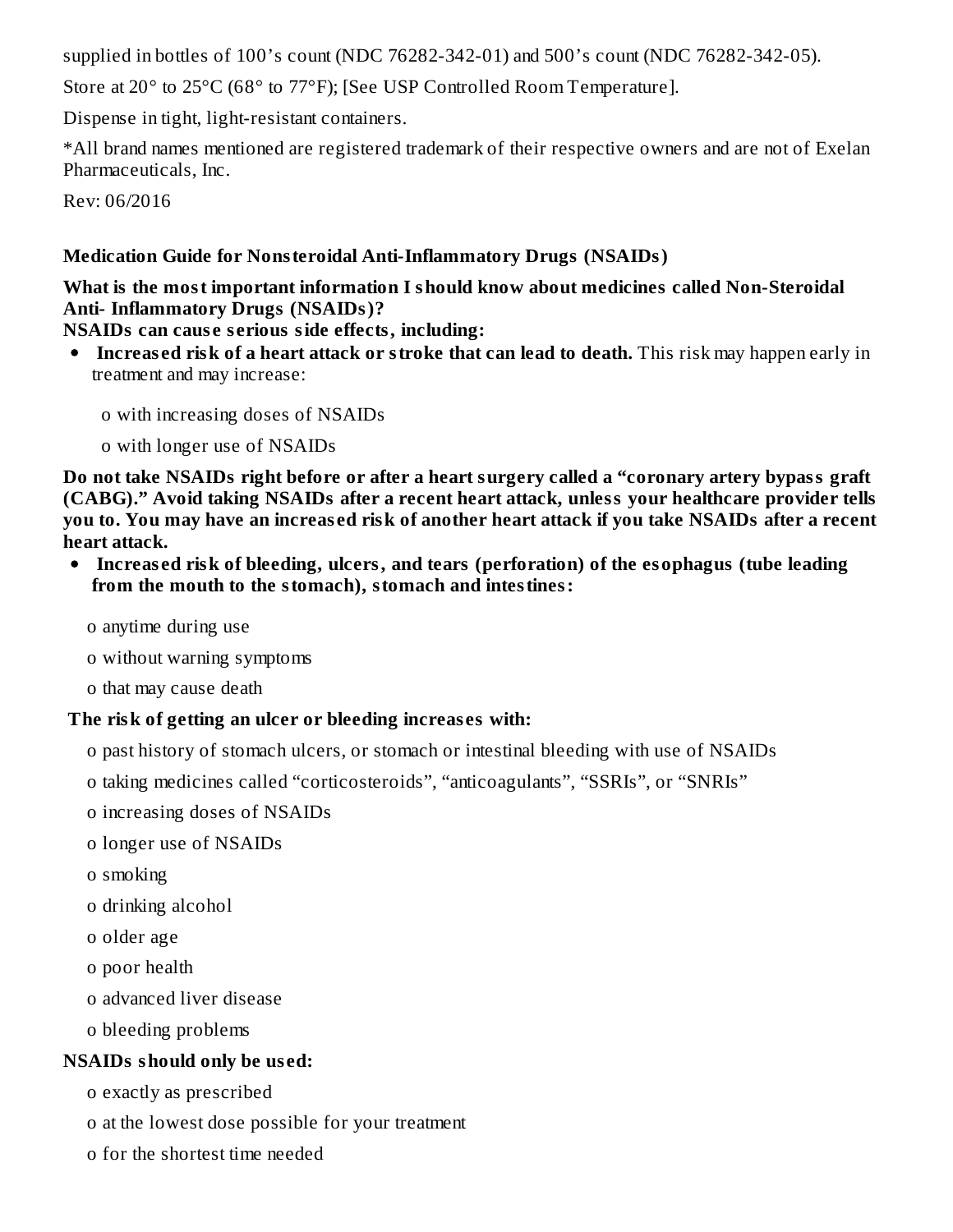### **What are NSAIDs?**

NSAIDs are used to treat pain and redness, swelling, and heat (inflammation) from medical conditions such as different types of arthritis, menstrual cramps, and other types of short-term pain.

### **Who should not take NSAIDs?**

### **Do not take NSAIDs:**

- if you have had an asthma attack, hives, or other allergic reaction with aspirin or any other NSAIDs.<sup>[]</sup>
- right before or after heart bypass surgery.

### **Before taking NSAIDs, tell your healthcare provider about all of your medical conditions, including if you:**

- have liver or kidney problems
- have high blood pressure
- have asthma
- are pregnant or plan to become pregnant. Talk to your healthcare provider if you are considering taking NSAIDs during pregnancy. **You should not take NSAIDs after 29 weeks of pregnancy.**
- are breastfeeding or plan to breastfeed.

**Tell your healthcare provider about all of the medicines you take, including pres cription or overthe-counter medicines, vitamins or herbal supplements**. NSAIDs and some other medicines can interact with each other and cause serious side effects. **Do not start taking any new medicine without talking to your healthcare provider first.**

### **What are the possible side effects of NSAIDs?**

### **NSAIDs can caus e s erious side effects, including:**

**See "What is the most important information I should know about medicines called Nonsteroidal Anti-inflammatory Drugs (NSAIDs)?**

- new or worse high blood pressure
- heart failure
- liver problems including liver failure
- $\bullet$  kidney problems including kidney failure
- low red blood cells (anemia)
- life-threatening skin reactions
- life-threatening allergic reactions
- **Other side effects of NSAIDs include:**stomach pain, constipation, diarrhea, gas, heartburn, nausea, vomiting, and dizziness.

### **Get emergency help right away if you have any of the following symptoms:**

- shortness of breath or trouble breathing
- chest pain
- weakness in one part or side of your body
- slurred speech
- swelling of the face or throat

### **Stop taking your NSAID and call your healthcare provider right away if you get any of the following symptoms:**

- nausea
- more tired or weaker than usual
- diarrhea
- itching
- your skin or eyes look yellow
- indigestion or stomach pain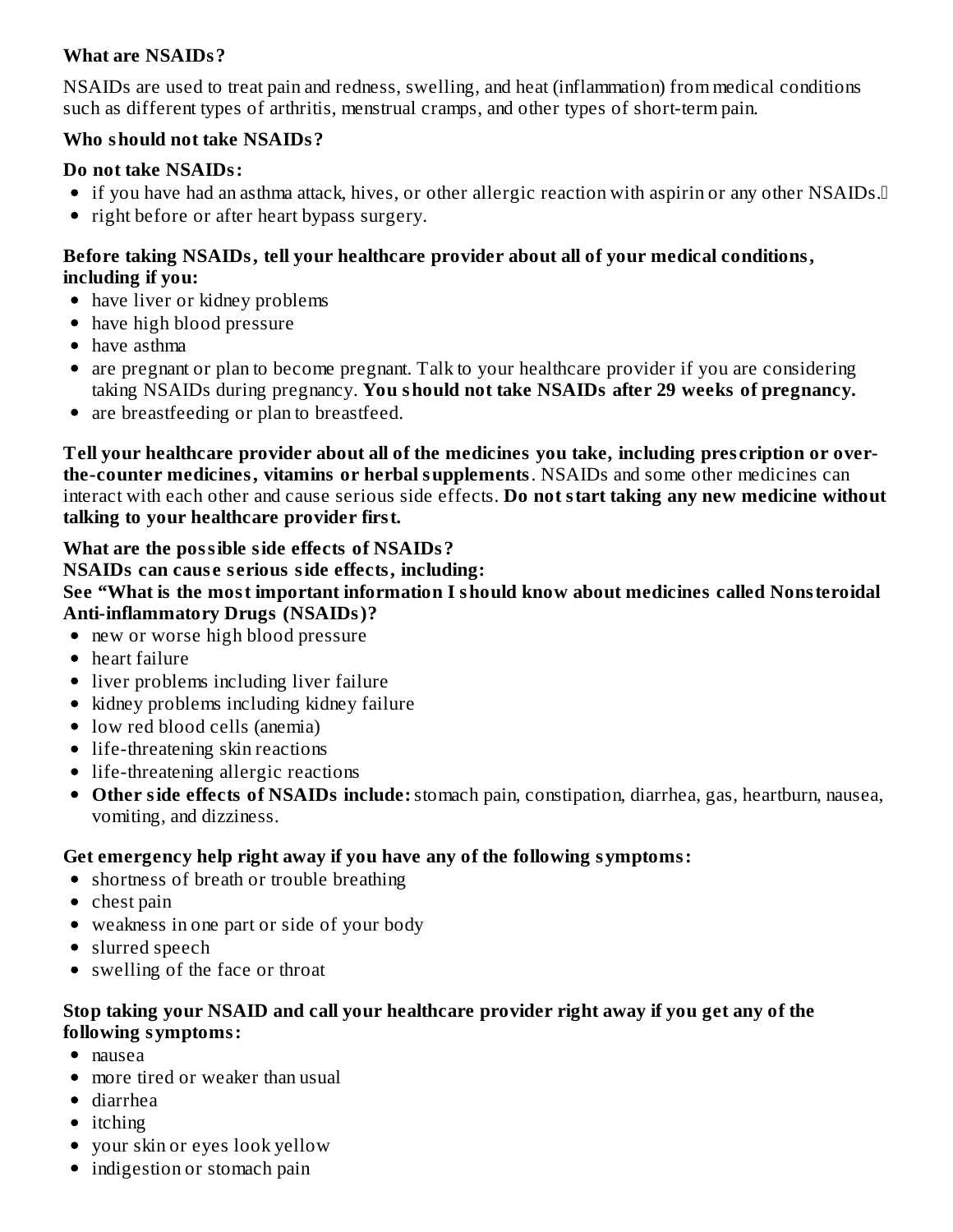- flu-like symptoms
- vomit blood
- there is blood in your bowel movement or it is black and sticky like tar
- unusual weight gain
- skin rash or blisters with fever
- swelling of the arms, legs, hands and feet

# **If you take too much of your NSAID, call your healthcare provider or get medical help right away.**

These are not all the possible side effects of NSAIDs. For more information, ask your healthcare provider or pharmacist about NSAIDs.

Call your doctor for medical advice about side effects. You may report side effects to FDA at 1-800- FDA-1088.

# **Other information about NSAIDs**

• Aspirin is an NSAID medicine but it does not increase the chance of a heart attack. Aspirin can cause bleeding in the brain, stomach, and intestines. Aspirin can also cause ulcers in the stomach and intestines.

• Some NSAIDs are sold in lower doses without a prescription (over-the-counter). Talk to your healthcare provider before using over-the-counter NSAIDs for more than 10 days.

### **General information about the safe and effective us e of NSAIDs**

Medicines are sometimes prescribed for purposes other than those listed in a Medication Guide. Do not use NSAIDs for a condition for which it was not prescribed. Do not give NSAIDs to other people, even if they have the same symptoms that you have. It may harm them.

If you would like more information about NSAIDs, talk with your healthcare provider. You can ask your pharmacist or healthcare provider for information about NSAIDs that is written for health professionals.

This Medication Guide has been approved by the U.S. Food and Drug Administration.

Rx only

Manufactured for: Exelan Pharmaceuticals, Inc. Lawrenceville, GA 30046

Manufactured by: InvaGen Pharmaceuticals, Inc. Hauppauge, NY 11788

Rev: 06/2016

Barcode: 342-06-2016

# **Repackaging Information**

Please reference the *How Supplied* section listed above for a description of individual tablets. This drug product has been received by Aphena Pharma - TN in a manufacturer or distributor packaged configuration and repackaged in full compliance with all applicable cGMP regulations. The package configurations available from Aphena are listed below:

| Count | $250$ mg     |
|-------|--------------|
| 90    | 43353-216-60 |
| 120   | 43353-216-70 |
| 180   | 43353-216-80 |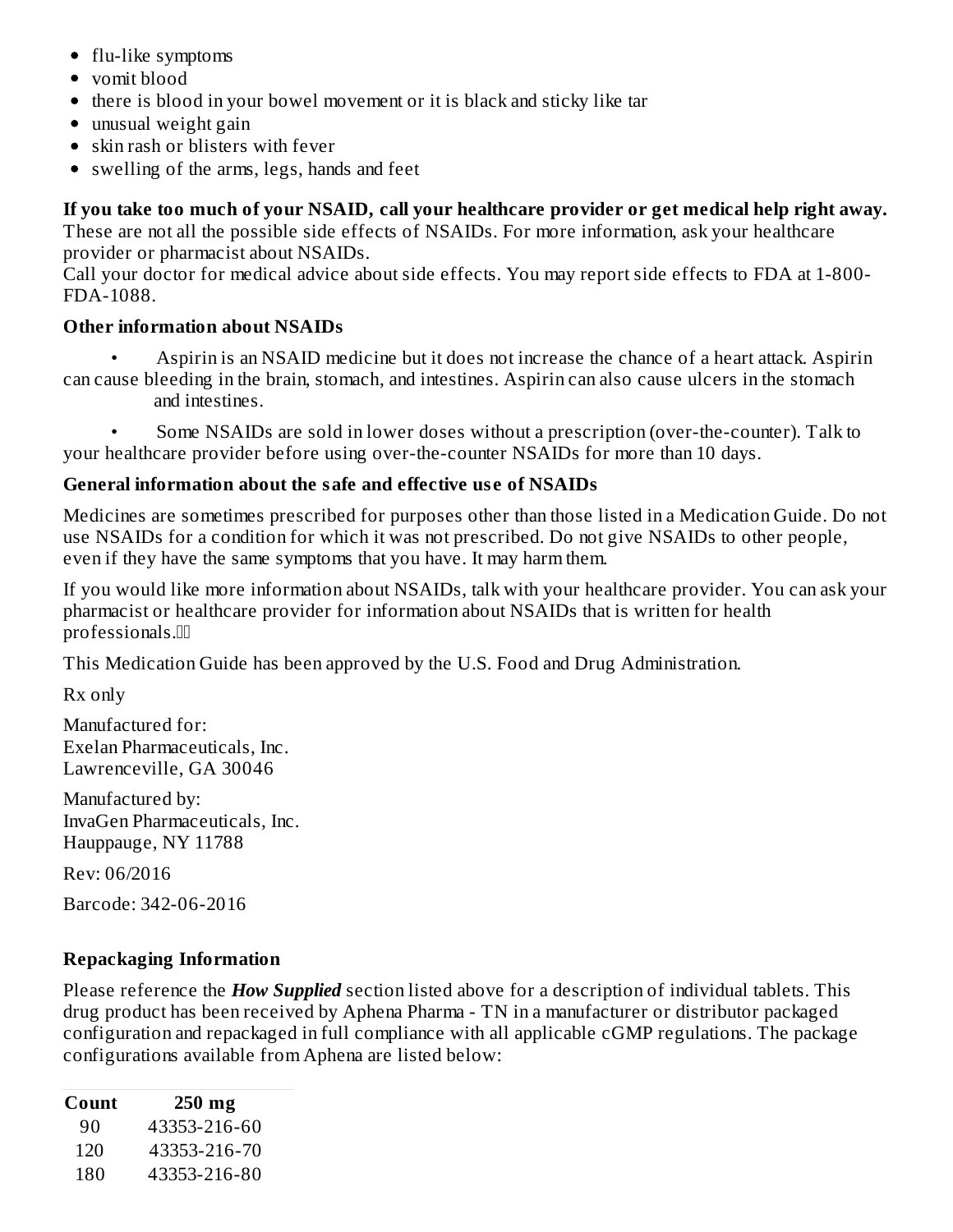| 360   | 43353-216-94  |
|-------|---------------|
| Count | 375 mg        |
| 60    | 43353-218-53  |
| 180   | 43353-218-80  |
|       |               |
| Count | 500 mg        |
| 60    | 43353-0211-53 |
| 120   | 43353-211-70  |

Store between 20°-25°C (68°-77°F). See USP Controlled Room Temperature. Dispense in a tight lightresistant container as defined by USP. Keep this and all drugs out of the reach of children.

Repackaged by:



Cookeville, TN 38506

20170913JH

# **PRINCIPAL DISPLAY PANEL - 250 mg**

NDC 43353-216 - Naproxen 250 mg - Rx Only



# **PRINCIPAL DISPLAY PANEL - 375 mg**

NDC 43353-218 - Naproxen 375 mg - Rx Only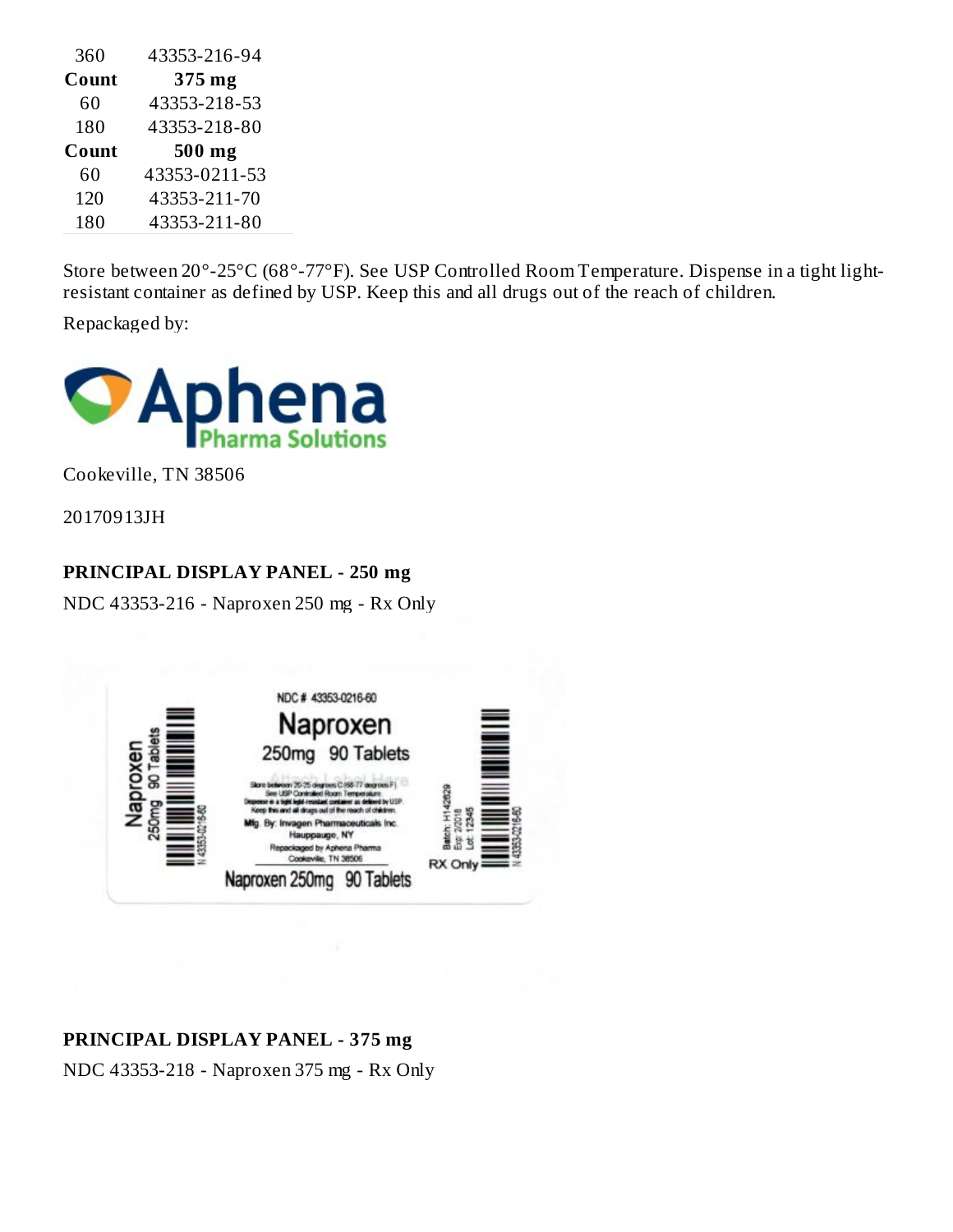

## **PRINCIPAL DISPLAY PANEL - 500 mg**

NDC 43353-211 - Naproxen 500 mg - Rx Only



| <b>NAPROXEN</b>                                          |                         |                    |          |                              |          |
|----------------------------------------------------------|-------------------------|--------------------|----------|------------------------------|----------|
|                                                          |                         |                    |          |                              |          |
| naproxen tablet                                          |                         |                    |          |                              |          |
|                                                          |                         |                    |          |                              |          |
| <b>Product Information</b>                               |                         |                    |          |                              |          |
| <b>Product Type</b>                                      | HUMAN PRESCRIPTION DRUG | Item Code (Source) |          | NDC:43353-216(NDC:76282-340) |          |
| <b>Route of Administration</b>                           | ORAL                    |                    |          |                              |          |
|                                                          |                         |                    |          |                              |          |
| <b>Active Ingredient/Active Moiety</b>                   |                         |                    |          |                              |          |
|                                                          | <b>Ingredient Name</b>  |                    |          | <b>Basis of Strength</b>     | Strength |
| Naproxen (UNII: 57Y76R9ATQ) (NAPROXEN - UNII:57Y76R9ATQ) |                         |                    | Naproxen |                              | $250$ mg |
|                                                          |                         |                    |          |                              |          |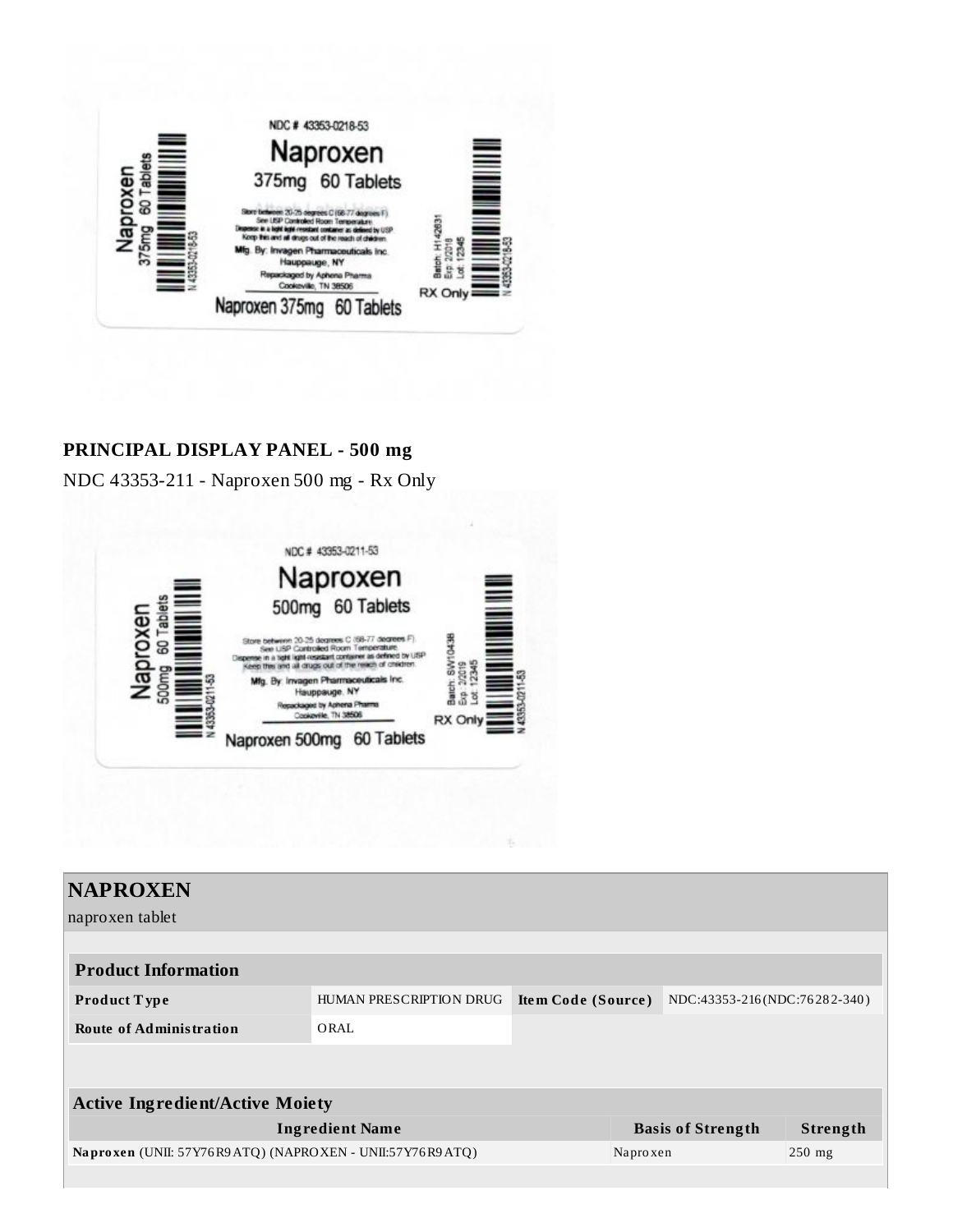| <b>Inactive Ingredients</b>                |                        |                     |                    |  |
|--------------------------------------------|------------------------|---------------------|--------------------|--|
|                                            | <b>Ingredient Name</b> |                     | Strength           |  |
| CROSCARMELLOSE SODIUM (UNII: M28OL1HH48)   |                        |                     |                    |  |
| <b>PO VIDONE</b> (UNII: FZ989GH94E)        |                        |                     |                    |  |
| FERRIC OXIDE YELLOW (UNII: EX438O2MRT)     |                        |                     |                    |  |
| FERRIC OXIDE RED (UNII: 1K09F3G675)        |                        |                     |                    |  |
| <b>SILICON DIO XIDE (UNII: ETJ7Z6XBU4)</b> |                        |                     |                    |  |
| MAGNESIUM STEARATE (UNII: 70097M6I30)      |                        |                     |                    |  |
|                                            |                        |                     |                    |  |
|                                            |                        |                     |                    |  |
| <b>Product Characteristics</b>             |                        |                     |                    |  |
| Color                                      | yello w                | <b>Score</b>        | 2 pieces           |  |
| <b>Shape</b>                               | <b>ROUND</b>           | <b>Size</b>         | $10 \,\mathrm{mm}$ |  |
| <b>Flavor</b>                              |                        | <b>Imprint Code</b> | I; G; 340          |  |
| <b>Contains</b>                            |                        |                     |                    |  |

#### **Packaging**

U.

| # | Item Code          | <b>Package Description</b>                                            | Marketing Start Date Marketing End Date |  |  |  |  |  |
|---|--------------------|-----------------------------------------------------------------------|-----------------------------------------|--|--|--|--|--|
|   | 1 NDC:43353-216-60 | 90 in 1 BOTTLE; Type 0: Not a Combination Product                     | 08/18/2016                              |  |  |  |  |  |
|   | 2 NDC:43353-216-70 | 120 in 1 BOTTLE; Type 0: Not a Combination Product                    | 08/18/2016                              |  |  |  |  |  |
|   | 3 NDC:43353-216-80 | 180 in 1 BOTTLE; Type 0: Not a Combination Product                    | 08/22/2016                              |  |  |  |  |  |
|   |                    | 4 NDC:43353-216-94 360 in 1 BOTTLE; Type 0: Not a Combination Product | 08/22/2016                              |  |  |  |  |  |

# **Marketing Information**

| <b>Marketing Category</b> | <b>Application Number or Monograph Citation</b> | <b>Marketing Start Date</b> | <b>Marketing End Date</b> |
|---------------------------|-------------------------------------------------|-----------------------------|---------------------------|
| <b>ANDA</b>               | ANDA091305                                      | 06/10/2016                  |                           |
|                           |                                                 |                             |                           |

| <b>NAPROXEN</b>                                          |                         |                    |                          |  |                              |  |
|----------------------------------------------------------|-------------------------|--------------------|--------------------------|--|------------------------------|--|
| naproxen tablet                                          |                         |                    |                          |  |                              |  |
|                                                          |                         |                    |                          |  |                              |  |
| <b>Product Information</b>                               |                         |                    |                          |  |                              |  |
| Product Type                                             | HUMAN PRESCRIPTION DRUG | Item Code (Source) |                          |  | NDC:43353-218(NDC:76282-341) |  |
| <b>Route of Administration</b>                           | ORAL                    |                    |                          |  |                              |  |
|                                                          |                         |                    |                          |  |                              |  |
| <b>Active Ingredient/Active Moiety</b>                   |                         |                    |                          |  |                              |  |
|                                                          | <b>Ingredient Name</b>  |                    | <b>Basis of Strength</b> |  | <b>Strength</b>              |  |
| Naproxen (UNII: 57Y76R9ATQ) (NAPROXEN - UNII:57Y76R9ATQ) |                         |                    | Naproxen                 |  | 375 mg                       |  |
|                                                          |                         |                    |                          |  |                              |  |
| <b>Inactive Ingredients</b>                              |                         |                    |                          |  |                              |  |
|                                                          | <b>Ingredient Name</b>  |                    |                          |  | <b>Strength</b>              |  |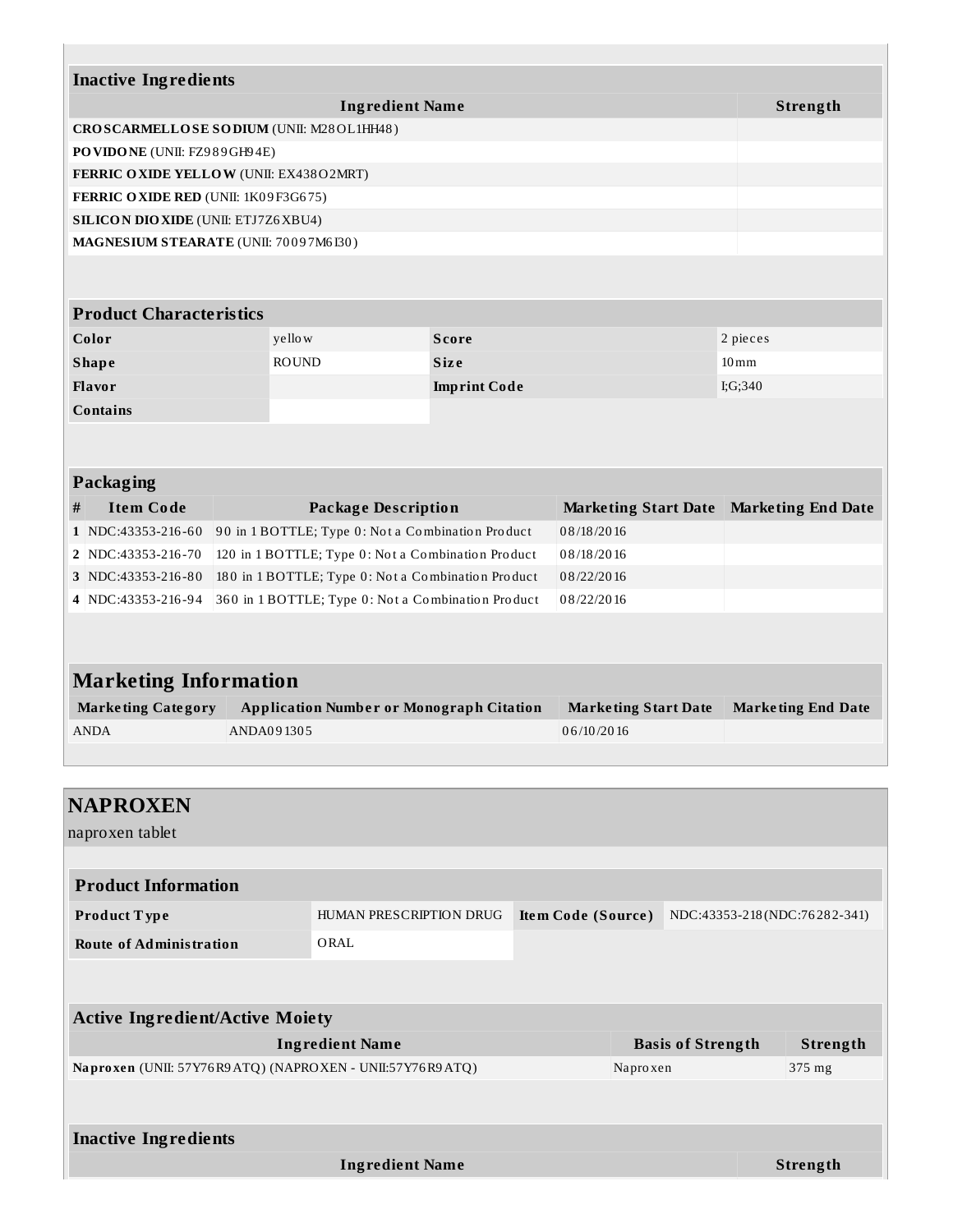|                 | CROSCARMELLOSE SODIUM (UNII: M28OL1HH48)    |  |                            |                                                    |                             |                           |  |  |
|-----------------|---------------------------------------------|--|----------------------------|----------------------------------------------------|-----------------------------|---------------------------|--|--|
|                 | PO VIDO NE (UNII: FZ989GH94E)               |  |                            |                                                    |                             |                           |  |  |
|                 | FERRIC OXIDE YELLOW (UNII: EX438O2MRT)      |  |                            |                                                    |                             |                           |  |  |
|                 | FERRIC OXIDE RED (UNII: 1K09F3G675)         |  |                            |                                                    |                             |                           |  |  |
|                 | <b>SILICON DIO XIDE (UNII: ETJ7Z6 XBU4)</b> |  |                            |                                                    |                             |                           |  |  |
|                 | MAGNESIUM STEARATE (UNII: 70097M6I30)       |  |                            |                                                    |                             |                           |  |  |
|                 |                                             |  |                            |                                                    |                             |                           |  |  |
|                 | <b>Product Characteristics</b>              |  |                            |                                                    |                             |                           |  |  |
|                 | Color                                       |  | pink                       | Score                                              |                             | no score                  |  |  |
|                 | <b>Shape</b>                                |  | <b>OVAL</b>                | <b>Size</b>                                        |                             | 14mm                      |  |  |
|                 | Flavor                                      |  |                            | <b>Imprint Code</b>                                |                             |                           |  |  |
| <b>Contains</b> |                                             |  |                            |                                                    |                             |                           |  |  |
|                 |                                             |  |                            |                                                    |                             |                           |  |  |
|                 |                                             |  |                            |                                                    |                             |                           |  |  |
|                 |                                             |  |                            |                                                    |                             |                           |  |  |
|                 | <b>Packaging</b>                            |  |                            |                                                    |                             |                           |  |  |
| #               | <b>Item Code</b>                            |  | <b>Package Description</b> |                                                    | <b>Marketing Start Date</b> | <b>Marketing End Date</b> |  |  |
|                 | 1 NDC:43353-218-53                          |  |                            | 60 in 1 BOTTLE; Type 0: Not a Combination Product  | 08/18/2016                  |                           |  |  |
|                 | 2 NDC:43353-218-80                          |  |                            | 180 in 1 BOTTLE; Type 0: Not a Combination Product | 08/18/2016                  |                           |  |  |
|                 |                                             |  |                            |                                                    |                             |                           |  |  |
|                 |                                             |  |                            |                                                    |                             |                           |  |  |
|                 | <b>Marketing Information</b>                |  |                            |                                                    |                             |                           |  |  |
|                 | <b>Marketing Category</b>                   |  |                            | <b>Application Number or Monograph Citation</b>    | <b>Marketing Start Date</b> | <b>Marketing End Date</b> |  |  |
|                 | <b>ANDA</b>                                 |  | ANDA091305                 |                                                    | 06/10/2016                  |                           |  |  |
|                 |                                             |  |                            |                                                    |                             |                           |  |  |

| <b>NAPROXEN</b>                                                      |                                                                |                    |  |  |  |                              |  |  |
|----------------------------------------------------------------------|----------------------------------------------------------------|--------------------|--|--|--|------------------------------|--|--|
| naproxen tablet                                                      |                                                                |                    |  |  |  |                              |  |  |
|                                                                      |                                                                |                    |  |  |  |                              |  |  |
| <b>Product Information</b>                                           |                                                                |                    |  |  |  |                              |  |  |
| Product Type                                                         | HUMAN PRESCRIPTION DRUG                                        | Item Code (Source) |  |  |  | NDC:43353-211(NDC:76282-342) |  |  |
| <b>Route of Administration</b>                                       | ORAL                                                           |                    |  |  |  |                              |  |  |
|                                                                      |                                                                |                    |  |  |  |                              |  |  |
|                                                                      |                                                                |                    |  |  |  |                              |  |  |
| <b>Active Ingredient/Active Moiety</b>                               |                                                                |                    |  |  |  |                              |  |  |
|                                                                      | <b>Ingredient Name</b><br><b>Basis of Strength</b><br>Strength |                    |  |  |  |                              |  |  |
| Naproxen (UNII: 57Y76R9ATQ) (NAPROXEN - UNII:57Y76R9ATQ)<br>Naproxen |                                                                |                    |  |  |  | 500 mg                       |  |  |
|                                                                      |                                                                |                    |  |  |  |                              |  |  |
| <b>Inactive Ingredients</b>                                          |                                                                |                    |  |  |  |                              |  |  |
|                                                                      |                                                                |                    |  |  |  |                              |  |  |
|                                                                      | <b>Ingredient Name</b>                                         |                    |  |  |  | Strength                     |  |  |
| CROSCARMELLOSE SODIUM (UNII: M28OL1HH48)                             |                                                                |                    |  |  |  |                              |  |  |
| PO VIDO NE (UNII: FZ989GH94E)                                        |                                                                |                    |  |  |  |                              |  |  |
| FERRIC OXIDE YELLOW (UNII: EX438O2MRT)                               |                                                                |                    |  |  |  |                              |  |  |
| FERRIC OXIDE RED (UNII: 1K09F3G675)                                  |                                                                |                    |  |  |  |                              |  |  |
| <b>SILICON DIO XIDE (UNII: ETJ7Z6 XBU4)</b>                          |                                                                |                    |  |  |  |                              |  |  |
| MAGNESIUM STEARATE (UNII: 70097M6I30)                                |                                                                |                    |  |  |  |                              |  |  |